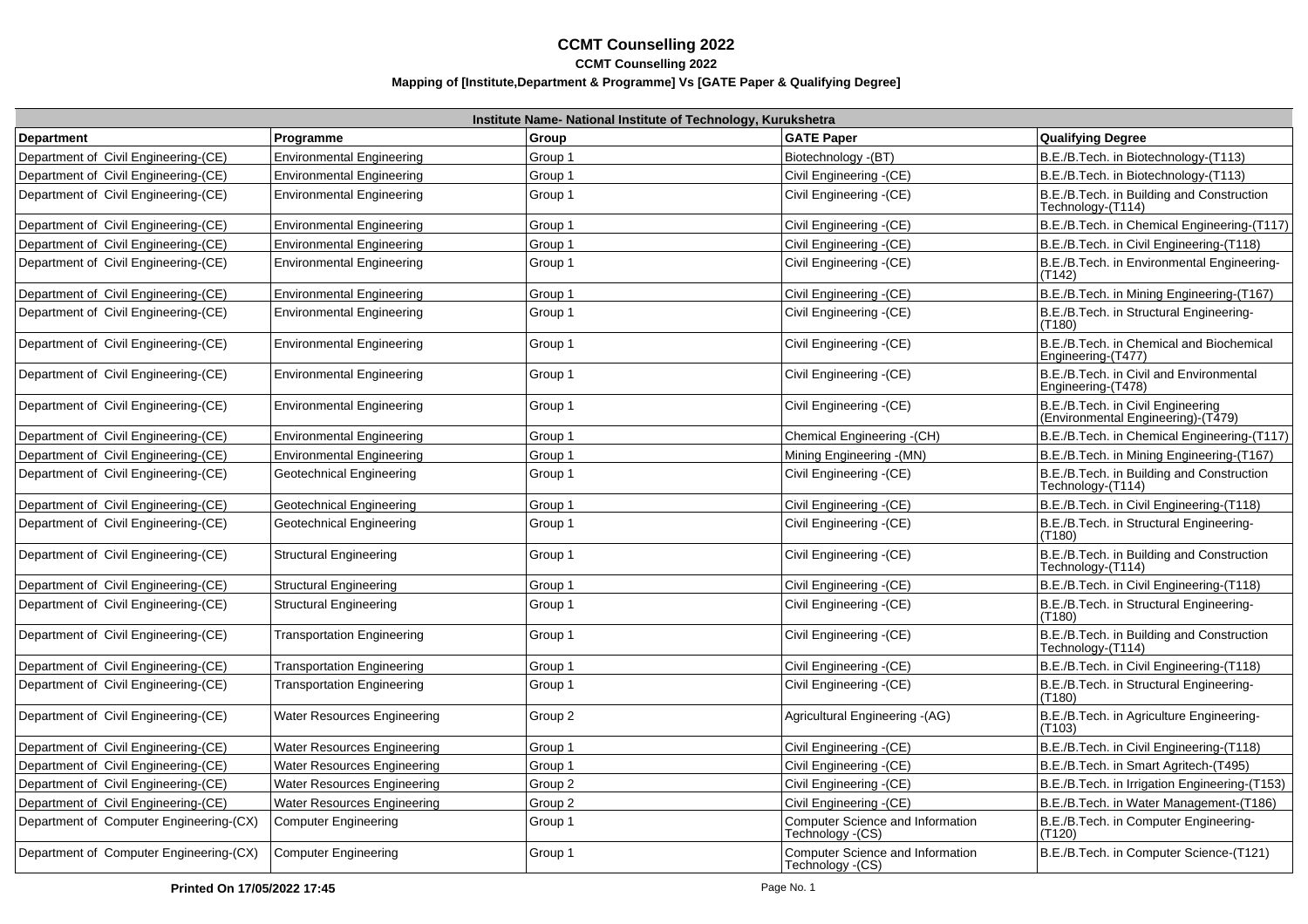|                                         |                                              | Institute Name- National Institute of Technology, Kurukshetra |                                                              |                                                                       |
|-----------------------------------------|----------------------------------------------|---------------------------------------------------------------|--------------------------------------------------------------|-----------------------------------------------------------------------|
| <b>Department</b>                       | Programme                                    | Group                                                         | <b>GATE Paper</b>                                            | <b>Qualifying Degree</b>                                              |
| Department of Computer Engineering-(CX) | <b>Computer Engineering</b>                  | Group 1                                                       | Computer Science and Information<br>Technology - (CS)        | B.E./B.Tech. in Computer Science and<br>Engineering-(T122)            |
| Department of Computer Engineering-(CX) | <b>Computer Engineering</b>                  | Group 1                                                       | Computer Science and Information<br>Technology - (CS)        | B.E./B.Tech. in Computer Science and<br>Information Technology-(T123) |
| Department of Computer Engineering-(CX) | <b>Computer Engineering</b>                  | Group 1                                                       | Computer Science and Information<br>Technology (CS)          | B.E./B.Tech. in Computer Technology -<br>(T124)                       |
| Department of Computer Engineering-(CX) | <b>Computer Engineering</b>                  | Group 1                                                       | Computer Science and Information<br>Technology - (CS)        | B.E./B.Tech. in Information Technology-<br>(T149)                     |
| Department of Computer Engineering-(CX) | <b>Computer Engineering</b>                  | Group 1                                                       | Computer Science and Information<br>Technology - (CS)        | B.E./B.Tech. in Computer Science and<br>Systems Engineering-(T215)    |
| Department of Computer Engineering-(CX) | <b>Computer Engineering</b>                  | Group 1                                                       | <b>Computer Science and Information</b><br>Technology - (CS) | B.E./B.Tech. in Computer Science and<br>Technology-(T216)             |
| Department of Computer Engineering-(CX) | <b>Computer Engineering</b>                  | Group 1                                                       | <b>Computer Science and Information</b><br>Technology - (CS) | B.E./B.Tech. in Electronics and Computer<br>Engineering-(T233)        |
| Department of Computer Engineering-(CX) | <b>Computer Engineering</b>                  | Group 1                                                       | <b>Computer Science and Information</b><br>Technology - (CS) | B.E./B.Tech. in Electronics and Information<br>Systems-(T237)         |
| Department of Computer Engineering-(CX) | <b>Computer Engineering</b>                  | Group 1                                                       | Computer Science and Information<br>Technology - (CS)        | B.E./B.Tech. in Information Technology and<br>Engineering-(T349)      |
| Department of Computer Engineering-(CX) | Computer Engineering (Cyber Security)        | Group 1                                                       | Computer Science and Information<br>Technology - (CS)        | B.E./B.Tech. in Computer Engineering-<br>(T120)                       |
| Department of Computer Engineering-(CX) | Computer Engineering (Cyber Security)        | Group 1                                                       | Computer Science and Information<br>Technology - (CS)        | B.E./B.Tech. in Computer Science-(T121)                               |
| Department of Computer Engineering-(CX) | Computer Engineering (Cyber Security)        | Group 1                                                       | Computer Science and Information<br>Technology - (CS)        | B.E./B.Tech. in Computer Science and<br>Engineering-(T122)            |
| Department of Computer Engineering-(CX) | Computer Engineering (Cyber Security)        | Group 1                                                       | Computer Science and Information<br>Technology - (CS)        | B.E./B.Tech. in Computer Science and<br>Information Technology-(T123) |
| Department of Computer Engineering-(CX) | Computer Engineering (Cyber Security)        | Group 1                                                       | Computer Science and Information<br>Technology - (CS)        | B.E./B.Tech. in Computer Technology -<br>(T124)                       |
| Department of Computer Engineering-(CX) | <b>Computer Engineering (Cyber Security)</b> | Group 1                                                       | Computer Science and Information<br>Technology - (CS)        | B.E./B.Tech. in Electrical Engineering-(T131)                         |
| Department of Computer Engineering-(CX) | <b>Computer Engineering (Cyber Security)</b> | Group 1                                                       | Computer Science and Information<br>Technology - (CS)        | B.E./B.Tech. in Electronics and<br>Communication Engineering-(T135)   |
| Department of Computer Engineering-(CX) | <b>Computer Engineering (Cyber Security)</b> | Group 1                                                       | Computer Science and Information<br>Technology - (CS)        | B.E./B.Tech. in Information Technology-<br>(T149)                     |
| Department of Computer Engineering-(CX) | <b>Computer Engineering (Cyber Security)</b> | Group 1                                                       | Computer Science and Information<br>Technology - (CS)        | B.E./B.Tech. in Computer Science and<br>Systems Engineering-(T215)    |
| Department of Computer Engineering-(CX) | <b>Computer Engineering (Cyber Security)</b> | Group 1                                                       | Computer Science and Information<br>Technology - (CS)        | B.E./B.Tech. in Computer Science and<br>Technology-(T216)             |
| Department of Computer Engineering-(CX) | <b>Computer Engineering (Cyber Security)</b> | Group 1                                                       | <b>Computer Science and Information</b><br>Technology (CS)   | B.E./B.Tech. in Electronics and Computer<br>Engineering-(T233)        |
| Department of Computer Engineering-(CX) | Computer Engineering (Cyber Security)        | Group 1                                                       | Computer Science and Information<br>Technology - (CS)        | B.E./B.Tech. in Electronics and Electrical<br>Engineering-(T236)      |
| Department of Computer Engineering-(CX) | Computer Engineering (Cyber Security)        | Group 1                                                       | <b>Computer Science and Information</b><br>Technology - (CS) | B.E./B.Tech. in Electronics and Information<br>Systems-(T237)         |
| Department of Computer Engineering-(CX) | Computer Engineering (Cyber Security)        | Group 1                                                       | Computer Science and Information<br>Technology - (CS)        | B.E./B.Tech. in Information Technology and<br>Engineering-(T349)      |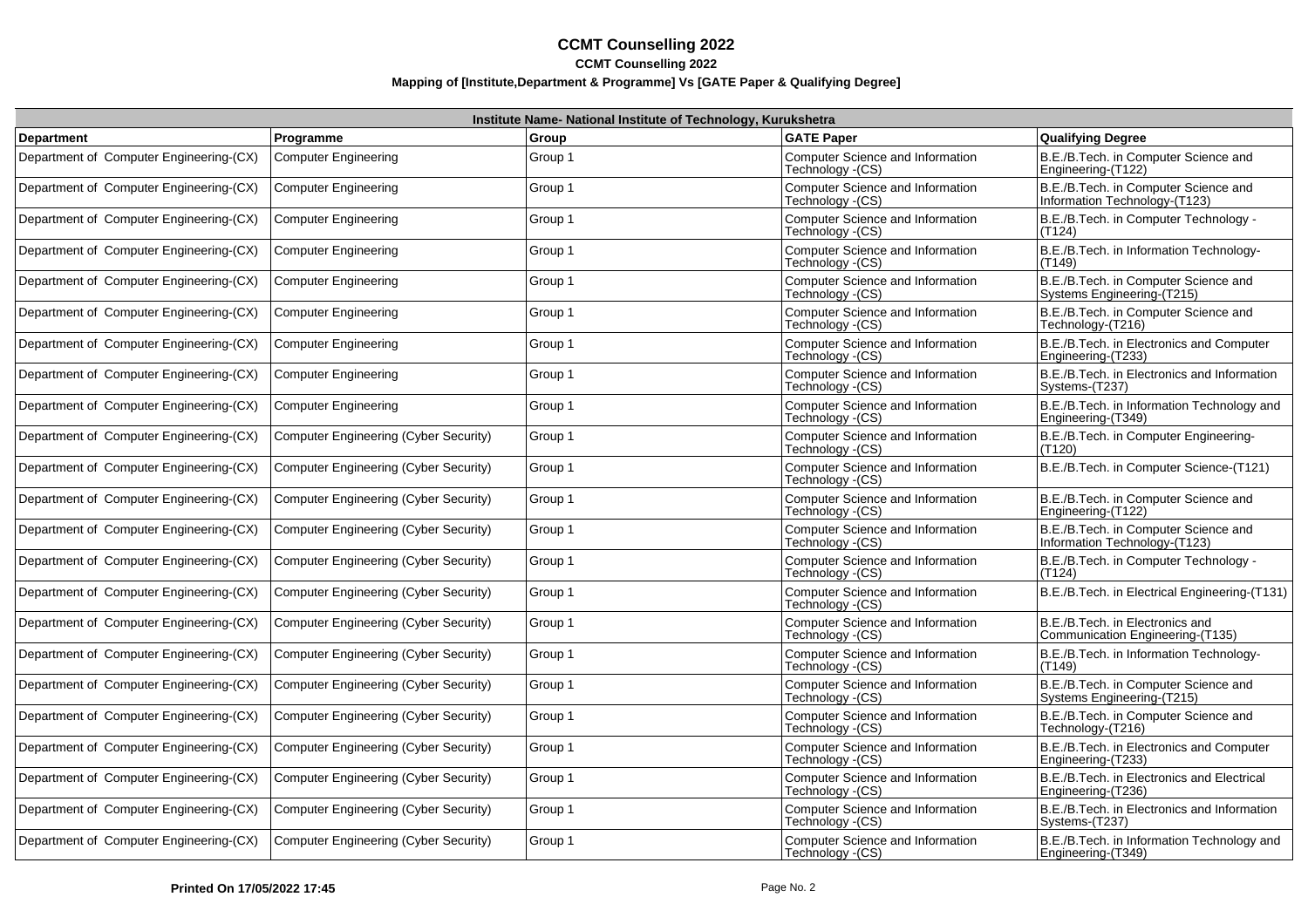|                                         | Institute Name- National Institute of Technology, Kurukshetra |         |                                                                                                |                                                                       |  |
|-----------------------------------------|---------------------------------------------------------------|---------|------------------------------------------------------------------------------------------------|-----------------------------------------------------------------------|--|
| <b>Department</b>                       | Programme                                                     | Group   | <b>GATE Paper</b>                                                                              | <b>Qualifying Degree</b>                                              |  |
| Department of Computer Engineering-(CX) | Computer Engineering (Cyber Security)                         | Group 1 | Electronics and Communication Engineering<br>-(EC)                                             | B.E./B.Tech. in Computer Engineering-<br>(T120)                       |  |
| Department of Computer Engineering-(CX) | Computer Engineering (Cyber Security)                         | Group 1 | Electronics and Communication Engineering   B.E./B.Tech. in Computer Science-(T121)<br>$-(EC)$ |                                                                       |  |
| Department of Computer Engineering-(CX) | Computer Engineering (Cyber Security)                         | Group 1 | Electronics and Communication Engineering<br>-(EC)                                             | B.E./B.Tech. in Computer Science and<br>Engineering-(T122)            |  |
| Department of Computer Engineering-(CX) | Computer Engineering (Cyber Security)                         | Group 1 | Electronics and Communication Engineering<br>$-(EC)$                                           | B.E./B.Tech. in Computer Science and<br>Information Technology-(T123) |  |
| Department of Computer Engineering-(CX) | Computer Engineering (Cyber Security)                         | Group 1 | Electronics and Communication Engineering<br>-(EC)                                             | B.E./B.Tech. in Computer Technology -<br>(T124)                       |  |
| Department of Computer Engineering-(CX) | Computer Engineering (Cyber Security)                         | Group 1 | Electronics and Communication Engineering<br>-(EC)                                             | B.E./B.Tech. in Electrical Engineering-(T131)                         |  |
| Department of Computer Engineering-(CX) | Computer Engineering (Cyber Security)                         | Group 1 | Electronics and Communication Engineering   B.E./B.Tech. in Electronics and<br>$-(EC)$         | Communication Engineering-(T135)                                      |  |
| Department of Computer Engineering-(CX) | Computer Engineering (Cyber Security)                         | Group 1 | Electronics and Communication Engineering<br>-(EC)                                             | B.E./B.Tech. in Information Technology-<br>(T149)                     |  |
| Department of Computer Engineering-(CX) | Computer Engineering (Cyber Security)                         | Group 1 | Electronics and Communication Engineering<br>-(EC)                                             | B.E./B.Tech. in Computer Science and<br>Systems Engineering-(T215)    |  |
| Department of Computer Engineering-(CX) | Computer Engineering (Cyber Security)                         | Group 1 | <b>Electronics and Communication Engineering</b><br>$-(EC)$                                    | B.E./B.Tech. in Computer Science and<br>Technology-(T216)             |  |
| Department of Computer Engineering-(CX) | Computer Engineering (Cyber Security)                         | Group 1 | Electronics and Communication Engineering<br>$-(EC)$                                           | B.E./B.Tech. in Electronics and Computer<br>Engineering-(T233)        |  |
| Department of Computer Engineering-(CX) | Computer Engineering (Cyber Security)                         | Group 1 | Electronics and Communication Engineering<br>-(EC)                                             | B.E./B.Tech. in Electronics and Electrical<br>Engineering-(T236)      |  |
| Department of Computer Engineering-(CX) | Computer Engineering (Cyber Security)                         | Group 1 | Electronics and Communication Engineering<br>-(EC)                                             | B.E./B.Tech. in Electronics and Information<br>Systems-(T237)         |  |
| Department of Computer Engineering-(CX) | Computer Engineering (Cyber Security)                         | Group 1 | Electronics and Communication Engineering<br>-(EC)                                             | B.E./B.Tech. in Information Technology and<br>Engineering-(T349)      |  |
| Department of Computer Engineering-(CX) | Computer Engineering (Cyber Security)                         | Group 1 | Electrical Engineering -(EE)                                                                   | B.E./B.Tech. in Computer Engineering-<br>(T120)                       |  |
| Department of Computer Engineering-(CX) | Computer Engineering (Cyber Security)                         | Group 1 | Electrical Engineering - (EE)                                                                  | B.E./B.Tech. in Computer Science-(T121)                               |  |
| Department of Computer Engineering-(CX) | Computer Engineering (Cyber Security)                         | Group 1 | Electrical Engineering -(EE)                                                                   | B.E./B.Tech. in Computer Science and<br>Engineering-(T122)            |  |
| Department of Computer Engineering-(CX) | Computer Engineering (Cyber Security)                         | Group 1 | Electrical Engineering -(EE)                                                                   | B.E./B.Tech. in Computer Science and<br>Information Technology-(T123) |  |
| Department of Computer Engineering-(CX) | Computer Engineering (Cyber Security)                         | Group 1 | Electrical Engineering -(EE)                                                                   | B.E./B.Tech. in Computer Technology -<br>(T124)                       |  |
| Department of Computer Engineering-(CX) | Computer Engineering (Cyber Security)                         | Group 1 | Electrical Engineering - (EE)                                                                  | B.E./B.Tech. in Electrical Engineering-(T131)                         |  |
| Department of Computer Engineering-(CX) | Computer Engineering (Cyber Security)                         | Group 1 | Electrical Engineering -(EE)                                                                   | B.E./B.Tech. in Electronics and<br>Communication Engineering-(T135)   |  |
| Department of Computer Engineering-(CX) | Computer Engineering (Cyber Security)                         | Group 1 | Electrical Engineering - (EE)                                                                  | B.E./B.Tech. in Information Technology-<br>(T149)                     |  |
| Department of Computer Engineering-(CX) | Computer Engineering (Cyber Security)                         | Group 1 | Electrical Engineering - (EE)                                                                  | B.E./B.Tech. in Computer Science and<br>Systems Engineering-(T215)    |  |
| Department of Computer Engineering-(CX) | Computer Engineering (Cyber Security)                         | Group 1 | Electrical Engineering -(EE)                                                                   | B.E./B.Tech. in Computer Science and<br>Technology-(T216)             |  |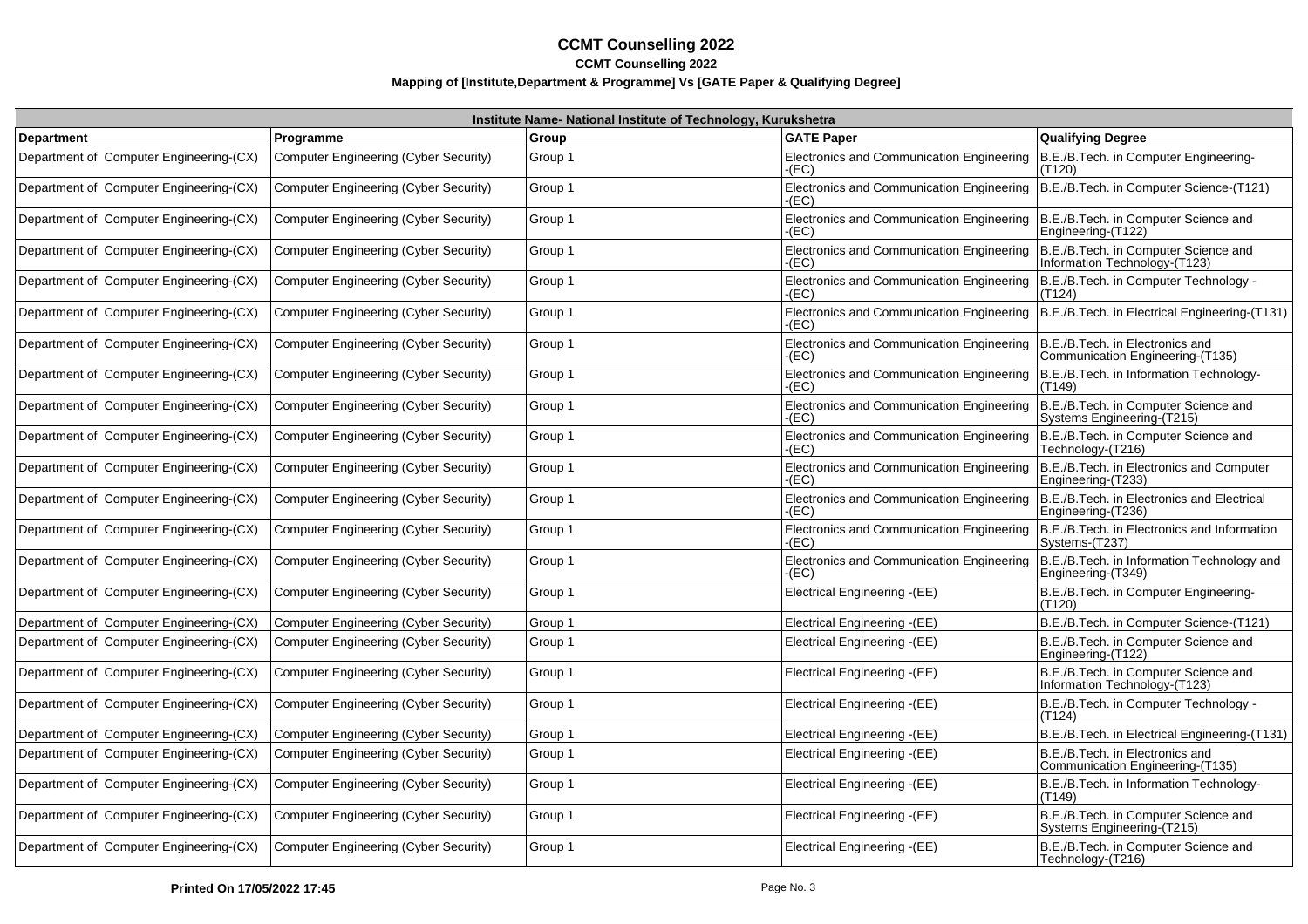| Institute Name- National Institute of Technology, Kurukshetra                         |                                       |         |                                                                                      |                                                                                     |
|---------------------------------------------------------------------------------------|---------------------------------------|---------|--------------------------------------------------------------------------------------|-------------------------------------------------------------------------------------|
| <b>Department</b>                                                                     | Programme                             | Group   | <b>GATE Paper</b>                                                                    | <b>Qualifying Degree</b>                                                            |
| Department of Computer Engineering-(CX)                                               | Computer Engineering (Cyber Security) | Group 1 | Electrical Engineering -(EE)                                                         | B.E./B.Tech. in Electronics and Computer<br>Engineering-(T233)                      |
| Department of Computer Engineering-(CX)                                               | Computer Engineering (Cyber Security) | Group 1 | Electrical Engineering - (EE)                                                        | B.E./B.Tech. in Electronics and Electrical<br>Engineering-(T236)                    |
| Department of Computer Engineering-(CX)                                               | Computer Engineering (Cyber Security) | Group 1 | Electrical Engineering - (EE)                                                        | B.E./B.Tech. in Electronics and Information<br>Systems-(T237)                       |
| Department of Computer Engineering-(CX)                                               | Computer Engineering (Cyber Security) | Group 1 | Electrical Engineering -(EE)                                                         | B.E./B.Tech. in Information Technology and<br>Engineering-(T349)                    |
| Department of Electronics & Communication   Communication Systems<br>Engineering-(EC) |                                       | Group 1 | Electronics and Communication Engineering<br>-(EC)                                   | B.E./B.Tech. in Electrical and Electronics<br>Engineering-(T129)                    |
| Department of Electronics & Communication   Communication Systems<br>Engineering-(EC) |                                       | Group 1 | Electronics and Communication Engineering<br>(EC)                                    | B.E./B.Tech. in Electronics and<br>Communication Engineering (T135)                 |
| Department of Electronics & Communication Communication Systems<br>Engineering-(EC)   |                                       | Group 1 | Electronics and Communication Engineering<br>(EC)                                    | B.E./B.Tech. in Electronics and<br>Instrumentation Engineering-(T136)               |
| Department of Electronics & Communication Communication Systems<br>Engineering-(EC)   |                                       | Group 1 | Electronics and Communication Engineering<br>(EC)                                    | B.E./B.Tech. in Electronics and<br>Telecommunication Engineering-(T137)             |
| Department of Electronics & Communication   Communication Systems<br>Engineering-(EC) |                                       | Group 1 | Electronics and Communication Engineering<br>(EC)                                    | B.E./B.Tech. in Electronics Engineering-<br>(T138)                                  |
| Department of Electronics & Communication Communication Systems<br>Engineering-(EC)   |                                       | Group 1 | Electronics and Communication Engineering<br>-(EC)                                   | B.E./B.Tech. in Telecommunication<br>Engineering-(T181)                             |
| Department of Electronics & Communication Communication Systems<br>Engineering-(EC)   |                                       | Group 1 | Electronics and Communication Engineering<br>-(EC)                                   | B.E./B.Tech. in Communication Engineering-<br>(T210)                                |
| Department of Electronics & Communication   Communication Systems<br>Engineering-(EC) |                                       | Group 1 | Electronics and Communication Engineering<br>(EC)                                    | B.E./B.Tech. in Computer and<br>Communication Engineering-(T211)                    |
| Department of Electronics & Communication Communication Systems<br>Engineering-(EC)   |                                       | Group 1 | Electronics and Communication Engineering<br>(EC)                                    | B.E./B.Tech. in Electronics and Computer<br>Engineering-(T233)                      |
| Department of Electronics & Communication Communication Systems<br>Engineering-(EC)   |                                       | Group 1 | Electronics and Communication Engineering<br>(EC)                                    | B.E./B.Tech. in Electronics and Electrical<br>Communication Engineering-(T235)      |
| Department of Electronics & Communication   Communication Systems<br>Engineering-(EC) |                                       | Group 1 | Electronics and Communication Engineering<br>(EC)                                    | B.E./B.Tech. in Electronics and Electrical<br>Engineering-(T236)                    |
| Department of Electronics & Communication Communication Systems<br>Engineering-(EC)   |                                       | Group 1 | Electronics and Communication Engineering<br>-(EC)                                   | B.E./B.Tech. in Electronics and Information<br>Systems-(T237)                       |
| Department of Electronics & Communication Communication Systems<br>Engineering-(EC)   |                                       | Group 1 | Electronics and Communication Engineering<br>(EC)                                    | B.E./B.Tech. in Electronics and Telematics<br>Engineering - (T239)                  |
| Department of Electronics & Communication   Communication Systems<br>Engineering-(EC) |                                       | Group 1 | Electronics and Communication Engineering<br>(EC)                                    | B.E./B.Tech. in Electronics Communication<br>and Instrumentation Engineering-(T240) |
| Department of Electronics & Communication Communication Systems<br>Engineering-(EC)   |                                       | Group 1 | Electronics and Communication Engineering<br>E(C)                                    | B.E./B.Tech. in Electronics Science and<br>Engineering-(T243)                       |
| Department of Electronics & Communication Communication Systems<br>Engineering-(EC)   |                                       | Group 1 | Electronics and Communication Engineering<br>-(EC)                                   | B.E./B.Tech. in Information and<br>Communication Technology-(T265)                  |
| Department of Electronics & Communication   Communication Systems<br>Engineering-(EC) |                                       | Group 1 | Electronics and Communication Engineering<br>$E$ C)                                  | B.E./B.Tech. in Electronics Technology-<br>(T343)                                   |
| Department of Electronics & Communication   Communication Systems<br>Engineering-(EC) |                                       | Group 1 | Electronics and Communication Engineering<br>-(EC)                                   | B.E./B.Tech. in Radio Physics and<br>Electronics-(T381)                             |
| Department of Electronics & Communication   Communication Systems<br>Engineering-(EC) |                                       | Group 1 | Electronics and Communication Engineering   B.E./B.Tech. in Electronics and<br>-(EC) | Instrumentation-(T391)                                                              |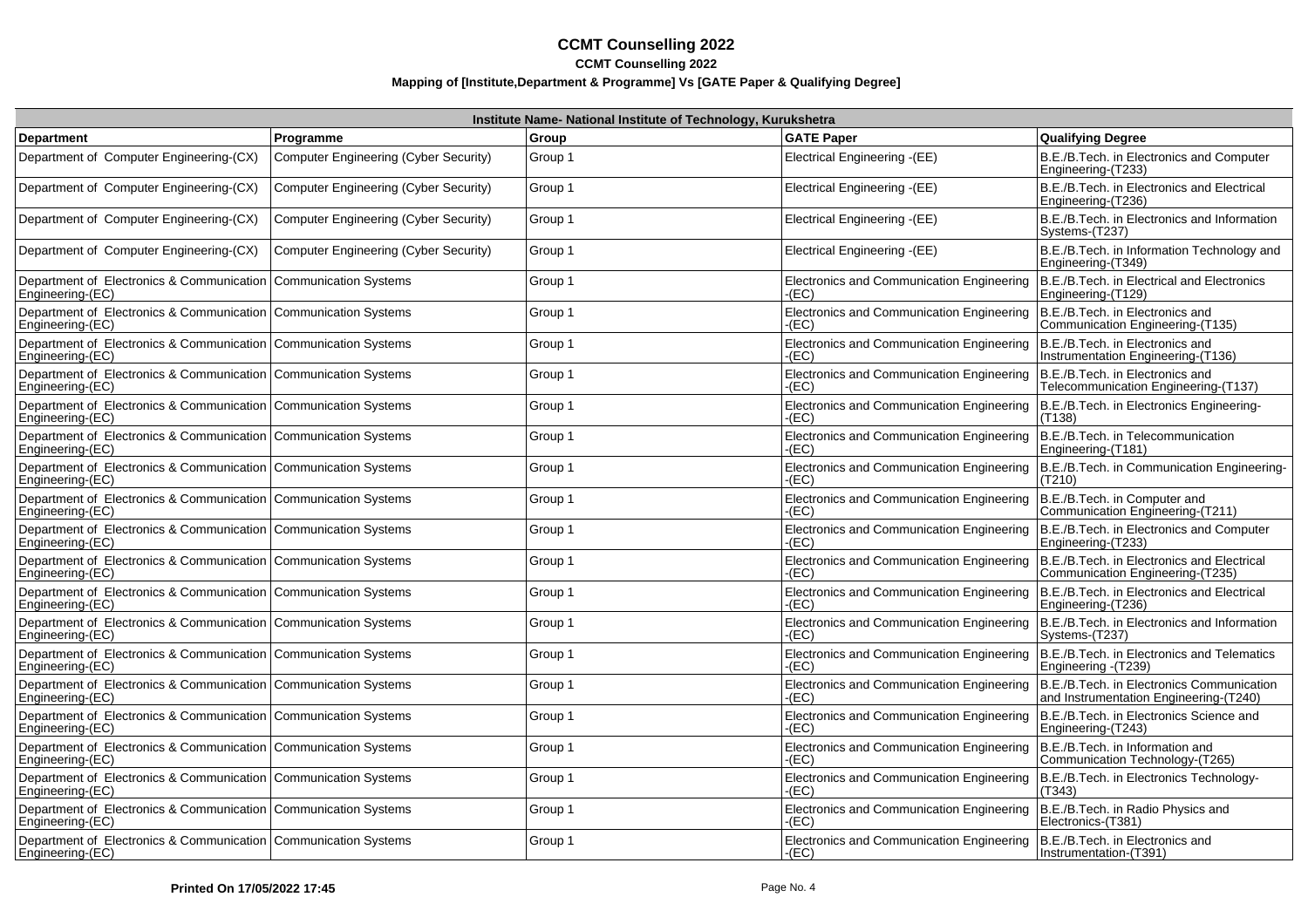|                                                                                       |                       | Institute Name- National Institute of Technology, Kurukshetra |                                                      |                                                                                               |
|---------------------------------------------------------------------------------------|-----------------------|---------------------------------------------------------------|------------------------------------------------------|-----------------------------------------------------------------------------------------------|
| Department                                                                            | Programme             | Group                                                         | <b>GATE Paper</b>                                    | <b>Qualifying Degree</b>                                                                      |
| Department of Electronics & Communication Communication Systems<br>Engineering-(EC)   |                       | Group 1                                                       | Electronics and Communication Engineering<br>-(EC)   | B.E./B.Tech. in Instrumentation and<br>Electronics Engineering-(T392)                         |
| Department of Electronics & Communication   Communication Systems<br>Engineering-(EC) |                       | Group 1                                                       | Electronics and Communication Engineering<br>-(EC)   | B.E./B.Tech. in Electrical and Electronics-<br>(T393)                                         |
| Department of Electronics & Communication   Communication Systems<br>Engineering-(EC) |                       | Group 1                                                       | Electronics and Communication Engineering<br>-(EC)   | B.E./B.Tech. in Electronics and<br>Communication (Communication System<br>Engineering)-(T484) |
| Department of Electrical Engineering-(EE)                                             | <b>Control System</b> | Group 1                                                       | Electronics and Communication Engineering<br>-(EC)   | B.E./B.Tech. in Control Engineering-(T127)                                                    |
| Department of Electrical Engineering-(EE)                                             | <b>Control System</b> | Group 1                                                       | Electronics and Communication Engineering<br>$-(EC)$ | B.E./B.Tech. in Control and Electrical<br>Engineering-(T128)                                  |
| Department of Electrical Engineering-(EE)                                             | <b>Control System</b> | Group 1                                                       | Electronics and Communication Engineering<br>(EC)    | B.E./B.Tech. in Electrical and Electronics<br>Engineering-(T129)                              |
| Department of Electrical Engineering-(EE)                                             | <b>Control System</b> | Group 1                                                       | Electronics and Communication Engineering<br>(EC)    | B.E./B.Tech. in Electrical and<br>Instrumentation Engineering-(T130)                          |
| Department of Electrical Engineering-(EE)                                             | <b>Control System</b> | Group 1                                                       | Electronics and Communication Engineering<br>(EC)    | B.E./B.Tech. in Electrical Engineering-(T131)                                                 |
| Department of Electrical Engineering-(EE)                                             | <b>Control System</b> | Group 1                                                       | Electronics and Communication Engineering<br>(EC)    | B.E./B.Tech. in Electrical Engineering<br>(Power)-(T132)                                      |
| Department of Electrical Engineering-(EE)                                             | <b>Control System</b> | Group 1                                                       | Electronics and Communication Engineering<br>-(EC)   | B.E./B.Tech. in Electronics and<br>Communication Engineering-(T135)                           |
| Department of Electrical Engineering-(EE)                                             | <b>Control System</b> | Group 1                                                       | Electronics and Communication Engineering<br>$-(EC)$ | B.E./B.Tech. in Electronics and<br>Instrumentation Engineering-(T136)                         |
| Department of Electrical Engineering-(EE)                                             | <b>Control System</b> | Group 1                                                       | Electronics and Communication Engineering<br>$-(EC)$ | B.E./B.Tech. in Instrumentation and Control<br>Engineering-(T150)                             |
| Department of Electrical Engineering-(EE)                                             | <b>Control System</b> | Group 1                                                       | Electronics and Communication Engineering<br>-(EC)   | B.E./B.Tech. in Instrumentation Engineering-<br>(T151)                                        |
| Department of Electrical Engineering-(EE)                                             | <b>Control System</b> | Group 1                                                       | Electronics and Communication Engineering<br>(EC)    | B.E./B.Tech. in Instrumentation Technology-<br>(T152)                                         |
| Department of Electrical Engineering-(EE)                                             | <b>Control System</b> | Group 1                                                       | Electronics and Communication Engineering<br>(EC)    | B.E./B.Tech. in Control and Instrumentation<br>(T223)                                         |
| Department of Electrical Engineering-(EE)                                             | <b>Control System</b> | Group 1                                                       | Electronics and Communication Engineering<br>(EC)    | B.E./B.Tech. in Control System Engineering-<br>(T224)                                         |
| Department of Electrical Engineering-(EE)                                             | <b>Control System</b> | Group 1                                                       | Electronics and Communication Engineering<br>(EC)    | B.E./B.Tech. in Electrical Engineering and<br>Industrial Control - (T227)                     |
| Department of Electrical Engineering-(EE)                                             | <b>Control System</b> | Group 1                                                       | Electronics and Communication Engineering<br>-(EC)   | B.E./B.Tech. in Electrical and Power<br>Engineering-(T229)                                    |
| Department of Electrical Engineering-(EE)                                             | <b>Control System</b> | Group 1                                                       | Electronics and Communication Engineering<br>-(EC)   | B.E./B.Tech. in Electrical Instrumentation<br>and Control Engineering - (T230)                |
| Department of Electrical Engineering-(EE)                                             | <b>Control System</b> | Group 1                                                       | Electronics and Communication Engineering<br>(EC)    | B.E./B.Tech. in Electronic Instrumentation<br>and Control Engineering-(T231)                  |
| Department of Electrical Engineering-(EE)                                             | <b>Control System</b> | Group 1                                                       | Electronics and Communication Engineering<br>-(EC)   | B.E./B.Tech. in Electronics and Electrical<br>Communication Engineering-(T235)                |
| Department of Electrical Engineering-(EE)                                             | <b>Control System</b> | Group 1                                                       | Electronics and Communication Engineering<br>-(EC)   | B.E./B.Tech. in Electronics and Electrical<br>Engineering-(T236)                              |
| Department of Electrical Engineering-(EE)                                             | <b>Control System</b> | Group 1                                                       | Electronics and Communication Engineering<br>-(EC)   | B.E./B.Tech. in Electronics Communication<br>and Instrumentation Engineering-(T240)           |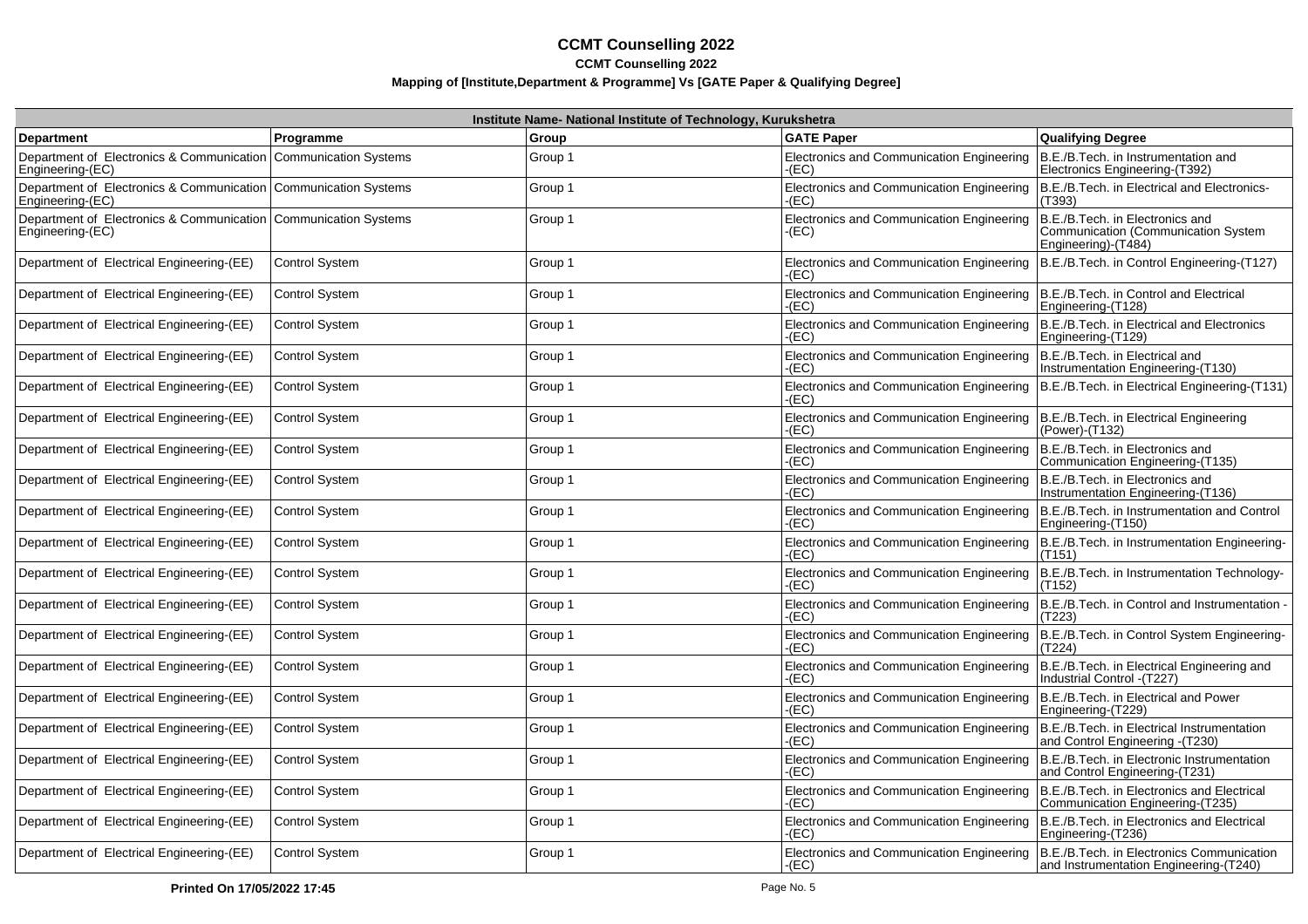| Institute Name- National Institute of Technology, Kurukshetra |                       |         |                                                           |                                                                                |
|---------------------------------------------------------------|-----------------------|---------|-----------------------------------------------------------|--------------------------------------------------------------------------------|
| <b>Department</b>                                             | Programme             | Group   | <b>GATE Paper</b>                                         | <b>Qualifying Degree</b>                                                       |
| Department of Electrical Engineering-(EE)                     | <b>Control System</b> | Group 1 | Electronics and Communication Engineering<br>$-(EC)$      | B.E./B.Tech. in Electronics Instrument and<br>Control-(T242)                   |
| Department of Electrical Engineering-(EE)                     | <b>Control System</b> | Group 1 | <b>Electronics and Communication Engineering</b><br>-(EC) | B.E./B.Tech. in Instrumentation and Process<br>Control-(T270)                  |
| Department of Electrical Engineering-(EE)                     | <b>Control System</b> | Group 1 | Electronics and Communication Engineering<br>$-(EC)$      | B.E./B.Tech. in Power Control and Drives-<br>(T299)                            |
| Department of Electrical Engineering-(EE)                     | <b>Control System</b> | Group 1 | Electronics and Communication Engineering<br>$-(EC)$      | B.E./B.Tech. in Electrical and Computer<br>Engineering-(T339)                  |
| Department of Electrical Engineering-(EE)                     | <b>Control System</b> | Group 1 | Electronics and Communication Engineering<br>$-(EC)$      | B.E./B.Tech. in Electrical and Electronics<br>(Power System)-(T340)            |
| Department of Electrical Engineering-(EE)                     | <b>Control System</b> | Group 1 | Electrical Engineering -(EE)                              | B.E./B.Tech. in Control Engineering-(T127)                                     |
| Department of Electrical Engineering-(EE)                     | <b>Control System</b> | Group 1 | Electrical Engineering -(EE)                              | B.E./B.Tech. in Control and Electrical<br>Engineering-(T128)                   |
| Department of Electrical Engineering-(EE)                     | <b>Control System</b> | Group 1 | Electrical Engineering -(EE)                              | B.E./B.Tech. in Electrical and Electronics<br>Engineering-(T129)               |
| Department of Electrical Engineering-(EE)                     | <b>Control System</b> | Group 1 | Electrical Engineering -(EE)                              | B.E./B.Tech. in Electrical and<br>Instrumentation Engineering-(T130)           |
| Department of Electrical Engineering-(EE)                     | <b>Control System</b> | Group 1 | Electrical Engineering - (EE)                             | B.E./B.Tech. in Electrical Engineering-(T131)                                  |
| Department of Electrical Engineering-(EE)                     | <b>Control System</b> | Group 1 | Electrical Engineering -(EE)                              | B.E./B.Tech. in Electrical Engineering<br>(Power)-(T132)                       |
| Department of Electrical Engineering-(EE)                     | <b>Control System</b> | Group 1 | Electrical Engineering -(EE)                              | B.E./B.Tech. in Electronics and<br>Communication Engineering-(T135)            |
| Department of Electrical Engineering-(EE)                     | <b>Control System</b> | Group 1 | Electrical Engineering -(EE)                              | B.E./B.Tech. in Electronics and<br>Instrumentation Engineering-(T136)          |
| Department of Electrical Engineering-(EE)                     | <b>Control System</b> | Group 1 | Electrical Engineering -(EE)                              | B.E./B.Tech. in Instrumentation and Control<br>Engineering-(T150)              |
| Department of Electrical Engineering-(EE)                     | <b>Control System</b> | Group 1 | Electrical Engineering -(EE)                              | B.E./B.Tech. in Instrumentation Engineering-<br>(T151)                         |
| Department of Electrical Engineering-(EE)                     | Control System        | Group 1 | Electrical Engineering -(EE)                              | B.E./B.Tech. in Instrumentation Technology-<br>(T152)                          |
| Department of Electrical Engineering-(EE)                     | <b>Control System</b> | Group 1 | Electrical Engineering -(EE)                              | B.E./B.Tech. in Control and Instrumentation<br>(T223)                          |
| Department of Electrical Engineering-(EE)                     | <b>Control System</b> | Group 1 | Electrical Engineering -(EE)                              | B.E./B.Tech. in Control System Engineering-<br>(T224)                          |
| Department of Electrical Engineering-(EE)                     | <b>Control System</b> | Group 1 | Electrical Engineering -(EE)                              | B.E./B.Tech. in Electrical Engineering and<br>Industrial Control - (T227)      |
| Department of Electrical Engineering-(EE)                     | <b>Control System</b> | Group 1 | Electrical Engineering -(EE)                              | B.E./B.Tech. in Electrical and Power<br>Engineering-(T229)                     |
| Department of Electrical Engineering-(EE)                     | <b>Control System</b> | Group 1 | Electrical Engineering -(EE)                              | B.E./B.Tech. in Electrical Instrumentation<br>and Control Engineering - (T230) |
| Department of Electrical Engineering-(EE)                     | <b>Control System</b> | Group 1 | Electrical Engineering -(EE)                              | B.E./B.Tech. in Electronic Instrumentation<br>and Control Engineering-(T231)   |
| Department of Electrical Engineering-(EE)                     | <b>Control System</b> | Group 1 | Electrical Engineering -(EE)                              | B.E./B.Tech. in Electronics and Electrical<br>Communication Engineering-(T235) |
| Department of Electrical Engineering-(EE)                     | <b>Control System</b> | Group 1 | Electrical Engineering -(EE)                              | B.E./B.Tech. in Electronics and Electrical<br>Engineering-(T236)               |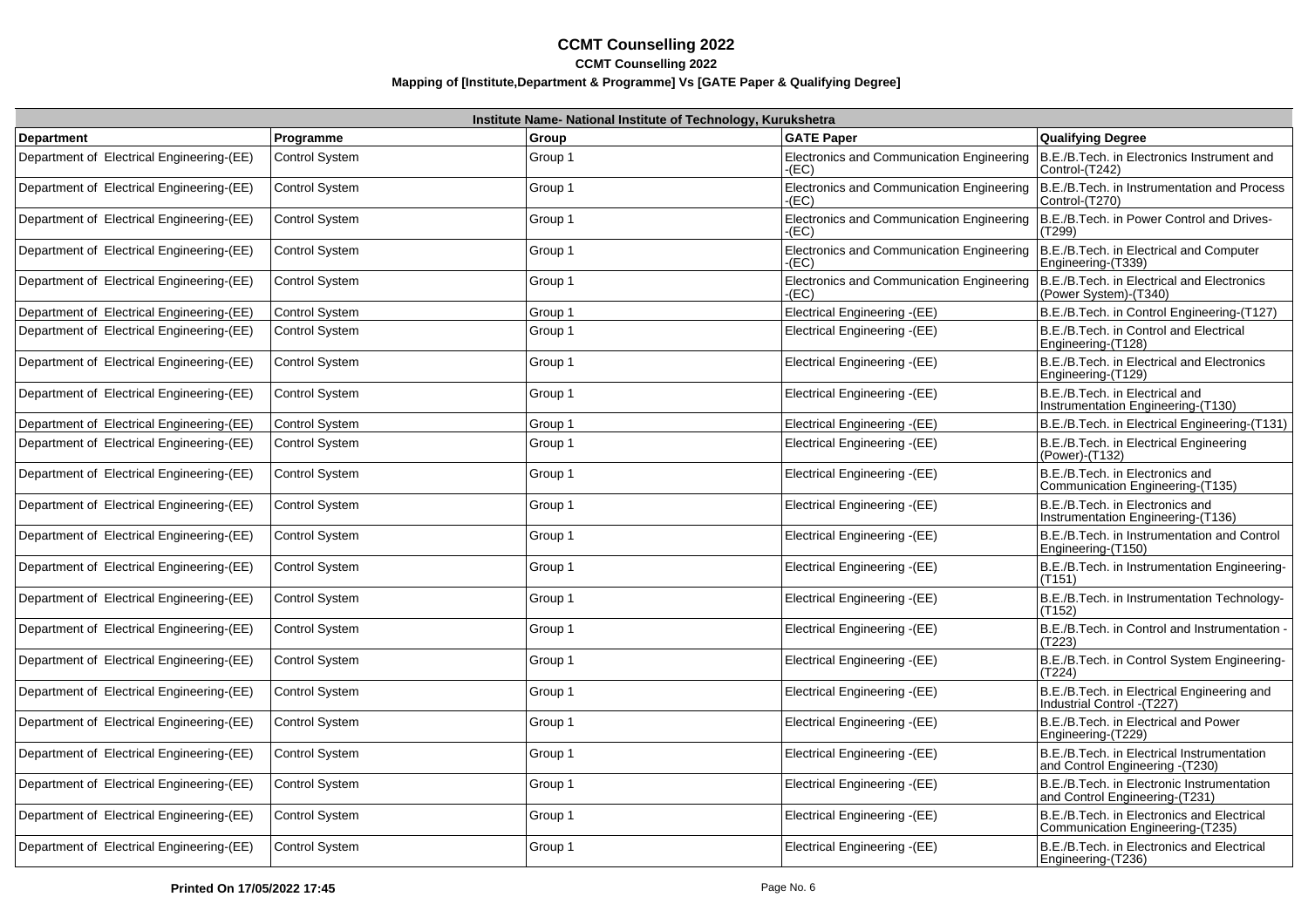|                                           |                       | Institute Name- National Institute of Technology, Kurukshetra |                                   |                                                                                     |
|-------------------------------------------|-----------------------|---------------------------------------------------------------|-----------------------------------|-------------------------------------------------------------------------------------|
| <b>Department</b>                         | Programme             | Group                                                         | <b>GATE Paper</b>                 | Qualifying Degree                                                                   |
| Department of Electrical Engineering-(EE) | <b>Control System</b> | Group 1                                                       | Electrical Engineering - (EE)     | B.E./B.Tech. in Electronics Communication<br>and Instrumentation Engineering-(T240) |
| Department of Electrical Engineering-(EE) | <b>Control System</b> | Group 1                                                       | Electrical Engineering -(EE)      | B.E./B.Tech. in Electronics Instrument and<br>Control-(T242)                        |
| Department of Electrical Engineering-(EE) | <b>Control System</b> | Group 1                                                       | Electrical Engineering -(EE)      | B.E./B.Tech. in Instrumentation and Process<br>Control-(T270)                       |
| Department of Electrical Engineering-(EE) | <b>Control System</b> | Group 1                                                       | Electrical Engineering -(EE)      | B.E./B.Tech. in Power Control and Drives-<br>(T299)                                 |
| Department of Electrical Engineering-(EE) | <b>Control System</b> | Group 1                                                       | Electrical Engineering -(EE)      | B.E./B.Tech. in Electrical and Computer<br>Engineering-(T339)                       |
| Department of Electrical Engineering-(EE) | <b>Control System</b> | Group 1                                                       | Electrical Engineering -(EE)      | B.E./B.Tech. in Electrical and Electronics<br>(Power System)-(T340)                 |
| Department of Electrical Engineering-(EE) | <b>Control System</b> | Group 1                                                       | Electrical Engineering -(EE)      | B.E./B.Tech. in Electrical Engineering<br>(Electronics and Power)-(T483)            |
| Department of Electrical Engineering-(EE) | <b>Control System</b> | Group 1                                                       | Electrical Engineering -(EE)      | B.E./B.Tech. in Smart and Sustainable<br>Energy-(T496)                              |
| Department of Electrical Engineering-(EE) | <b>Control System</b> | Group 1                                                       | Instrumentation Engineering -(IN) | B.E./B.Tech. in Control Engineering-(T127)                                          |
| Department of Electrical Engineering-(EE) | <b>Control System</b> | Group 1                                                       | Instrumentation Engineering -(IN) | B.E./B.Tech. in Control and Electrical<br>Engineering-(T128)                        |
| Department of Electrical Engineering-(EE) | <b>Control System</b> | Group 1                                                       | Instrumentation Engineering -(IN) | B.E./B.Tech. in Electrical and Electronics<br>Engineering-(T129)                    |
| Department of Electrical Engineering-(EE) | <b>Control System</b> | Group 1                                                       | Instrumentation Engineering -(IN) | B.E./B.Tech. in Electrical and<br>Instrumentation Engineering-(T130)                |
| Department of Electrical Engineering-(EE) | <b>Control System</b> | Group 1                                                       | Instrumentation Engineering -(IN) | B.E./B.Tech. in Electrical Engineering-(T131)                                       |
| Department of Electrical Engineering-(EE) | <b>Control System</b> | Group 1                                                       | Instrumentation Engineering -(IN) | B.E./B.Tech. in Electrical Engineering<br>(Power)-(T132)                            |
| Department of Electrical Engineering-(EE) | <b>Control System</b> | Group 1                                                       | Instrumentation Engineering -(IN) | B.E./B.Tech. in Electronics and<br>Communication Engineering-(T135)                 |
| Department of Electrical Engineering-(EE) | <b>Control System</b> | Group 1                                                       | Instrumentation Engineering -(IN) | B.E./B.Tech. in Electronics and<br>Instrumentation Engineering-(T136)               |
| Department of Electrical Engineering-(EE) | <b>Control System</b> | Group 1                                                       | Instrumentation Engineering -(IN) | B.E./B.Tech. in Instrumentation and Control<br>Engineering-(T150)                   |
| Department of Electrical Engineering-(EE) | <b>Control System</b> | Group 1                                                       | Instrumentation Engineering -(IN) | B.E./B.Tech. in Instrumentation Engineering-<br>(T151)                              |
| Department of Electrical Engineering-(EE) | <b>Control System</b> | Group 1                                                       | Instrumentation Engineering -(IN) | B.E./B.Tech. in Instrumentation Technology-<br>(T152)                               |
| Department of Electrical Engineering-(EE) | <b>Control System</b> | Group 1                                                       | Instrumentation Engineering -(IN) | B.E./B.Tech. in Control and Instrumentation<br>(T223)                               |
| Department of Electrical Engineering-(EE) | <b>Control System</b> | Group 1                                                       | Instrumentation Engineering -(IN) | B.E./B.Tech. in Control System Engineering-<br>(T224)                               |
| Department of Electrical Engineering-(EE) | <b>Control System</b> | Group 1                                                       | Instrumentation Engineering -(IN) | B.E./B.Tech. in Electrical Engineering and<br>Industrial Control -(T227)            |
| Department of Electrical Engineering-(EE) | <b>Control System</b> | Group 1                                                       | Instrumentation Engineering -(IN) | B.E./B.Tech. in Electrical and Power<br>Engineering-(T229)                          |
| Department of Electrical Engineering-(EE) | <b>Control System</b> | Group 1                                                       | Instrumentation Engineering -(IN) | B.E./B.Tech. in Electrical Instrumentation<br>and Control Engineering - (T230)      |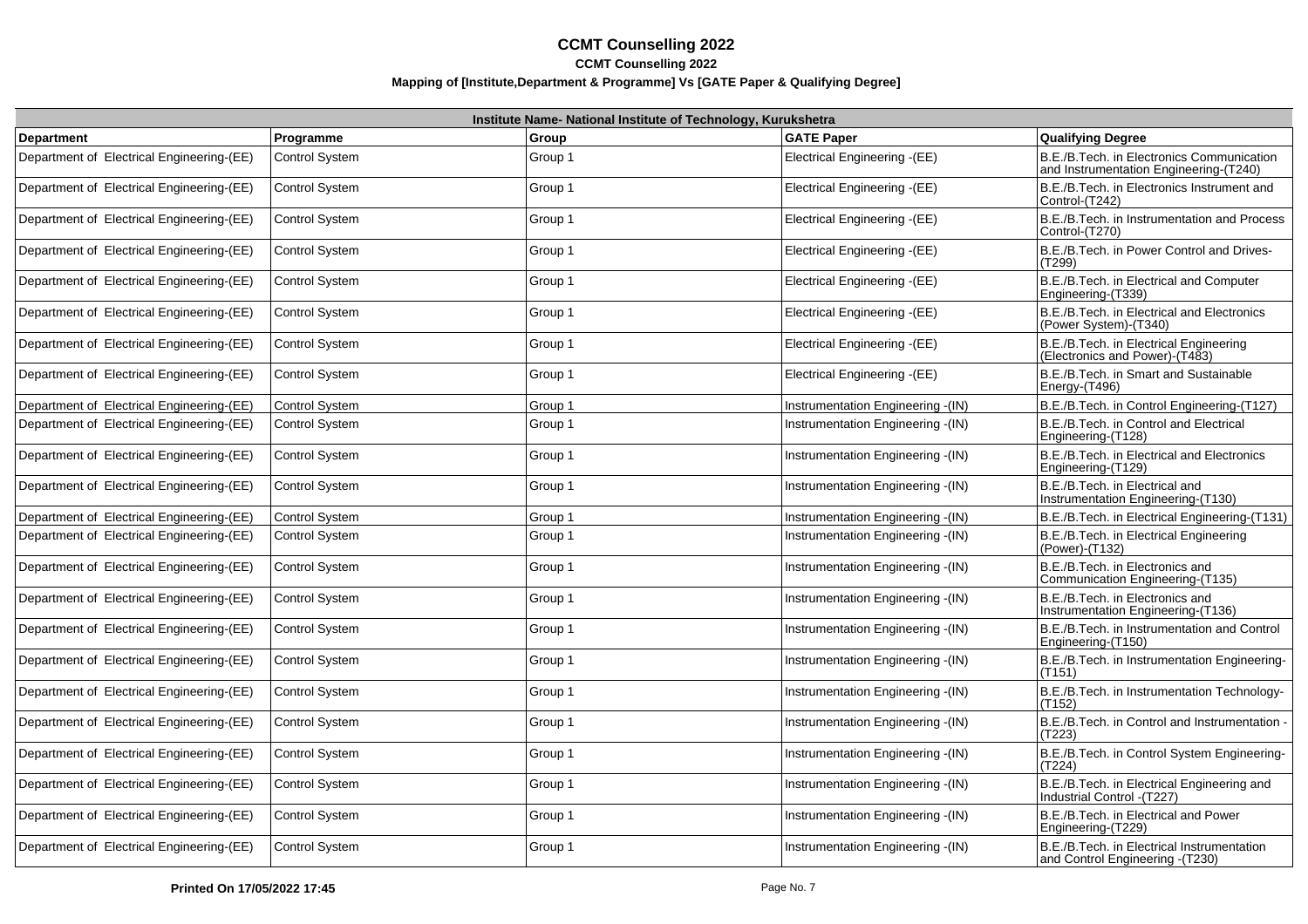|                                           |                                       | Institute Name- National Institute of Technology, Kurukshetra |                                    |                                                                                     |
|-------------------------------------------|---------------------------------------|---------------------------------------------------------------|------------------------------------|-------------------------------------------------------------------------------------|
| <b>Department</b>                         | Programme                             | Group                                                         | <b>GATE Paper</b>                  | Qualifying Degree                                                                   |
| Department of Electrical Engineering-(EE) | <b>Control System</b>                 | Group 1                                                       | Instrumentation Engineering - (IN) | B.E./B.Tech. in Electronic Instrumentation<br>and Control Engineering-(T231)        |
| Department of Electrical Engineering-(EE) | <b>Control System</b>                 | Group 1                                                       | Instrumentation Engineering -(IN)  | B.E./B.Tech. in Electronics and Electrical<br>Communication Engineering-(T235)      |
| Department of Electrical Engineering-(EE) | <b>Control System</b>                 | Group 1                                                       | Instrumentation Engineering -(IN)  | B.E./B.Tech. in Electronics and Electrical<br>Engineering-(T236)                    |
| Department of Electrical Engineering-(EE) | <b>Control System</b>                 | Group 1                                                       | Instrumentation Engineering -(IN)  | B.E./B.Tech. in Electronics Communication<br>and Instrumentation Engineering-(T240) |
| Department of Electrical Engineering-(EE) | <b>Control System</b>                 | Group 1                                                       | Instrumentation Engineering -(IN)  | B.E./B.Tech. in Electronics Instrument and<br>Control-(T242)                        |
| Department of Electrical Engineering-(EE) | <b>Control System</b>                 | Group 1                                                       | Instrumentation Engineering -(IN)  | B.E./B.Tech. in Instrumentation and Process<br>Control-(T270)                       |
| Department of Electrical Engineering-(EE) | <b>Control System</b>                 | Group 1                                                       | nstrumentation Engineering - (IN)  | B.E./B.Tech. in Power Control and Drives-<br>(T299)                                 |
| Department of Electrical Engineering-(EE) | <b>Control System</b>                 | Group 1                                                       | Instrumentation Engineering -(IN)  | B.E./B.Tech. in Electrical and Computer<br>Engineering-(T339)                       |
| Department of Electrical Engineering-(EE) | <b>Control System</b>                 | Group 1                                                       | Instrumentation Engineering -(IN)  | B.E./B.Tech. in Electrical and Electronics<br>(Power System)-(T340)                 |
| Department of Electrical Engineering-(EE) | <b>Power Electronics &amp; Drives</b> | Group 1                                                       | Electrical Engineering -(EE)       | B.E./B.Tech. in Control and Electrical<br>Engineering-(T128)                        |
| Department of Electrical Engineering-(EE) | <b>Power Electronics &amp; Drives</b> | Group 1                                                       | Electrical Engineering -(EE)       | B.E./B.Tech. in Electrical and Electronics<br>Engineering-(T129)                    |
| Department of Electrical Engineering-(EE) | <b>Power Electronics &amp; Drives</b> | Group 1                                                       | Electrical Engineering -(EE)       | B.E./B.Tech. in Electrical and<br>Instrumentation Engineering-(T130)                |
| Department of Electrical Engineering-(EE) | <b>Power Electronics &amp; Drives</b> | Group 1                                                       | Electrical Engineering - (EE)      | B.E./B.Tech. in Electrical Engineering-(T131)                                       |
| Department of Electrical Engineering-(EE) | <b>Power Electronics &amp; Drives</b> | Group 1                                                       | Electrical Engineering -(EE)       | B.E./B.Tech. in Electrical Engineering<br>(Power)-(T132)                            |
| Department of Electrical Engineering-(EE) | <b>Power Electronics &amp; Drives</b> | Group 1                                                       | Electrical Engineering -(EE)       | B.E./B.Tech. in Electrical Power<br>Engineering-(T133)                              |
| Department of Electrical Engineering-(EE) | <b>Power Electronics &amp; Drives</b> | Group 1                                                       | Electrical Engineering - (EE)      | B.E./B.Tech. in Power Electronics-(T175)                                            |
| Department of Electrical Engineering-(EE) | Power Electronics & Drives            | Group 1                                                       | Electrical Engineering -(EE)       | B.E./B.Tech. in Electrical Engineering and<br>Industrial Control -(T227)            |
| Department of Electrical Engineering-(EE) | <b>Power Electronics &amp; Drives</b> | Group 1                                                       | Electrical Engineering -(EE)       | B.E./B.Tech. in Electrical and Power<br>Engineering-(T229)                          |
| Department of Electrical Engineering-(EE) | <b>Power Electronics &amp; Drives</b> | Group 1                                                       | Electrical Engineering -(EE)       | B.E./B.Tech. in Electronics and Electrical<br>Engineering-(T236)                    |
| Department of Electrical Engineering-(EE) | <b>Power Electronics &amp; Drives</b> | Group 1                                                       | Electrical Engineering -(EE)       | B.E./B.Tech. in Electronics and Power<br>Engineering-(T238)                         |
| Department of Electrical Engineering-(EE) | <b>Power Electronics &amp; Drives</b> | Group 1                                                       | Electrical Engineering -(EE)       | B.E./B.Tech. in Power Control and Drives-<br>(T299)                                 |
| Department of Electrical Engineering-(EE) | <b>Power Electronics &amp; Drives</b> | Group 1                                                       | Electrical Engineering -(EE)       | B.E./B.Tech. in Electrical and Computer<br>Engineering-(T339)                       |
| Department of Electrical Engineering-(EE) | <b>Power Electronics &amp; Drives</b> | Group 1                                                       | Electrical Engineering -(EE)       | B.E./B.Tech. in Electrical and Electronics<br>(Power System)-(T340)                 |
| Department of Electrical Engineering-(EE) | <b>Power Electronics &amp; Drives</b> | Group 1                                                       | Electrical Engineering -(EE)       | B.E./B.Tech. in Power Electronics and<br>Instrumentation Engineering-(T379)         |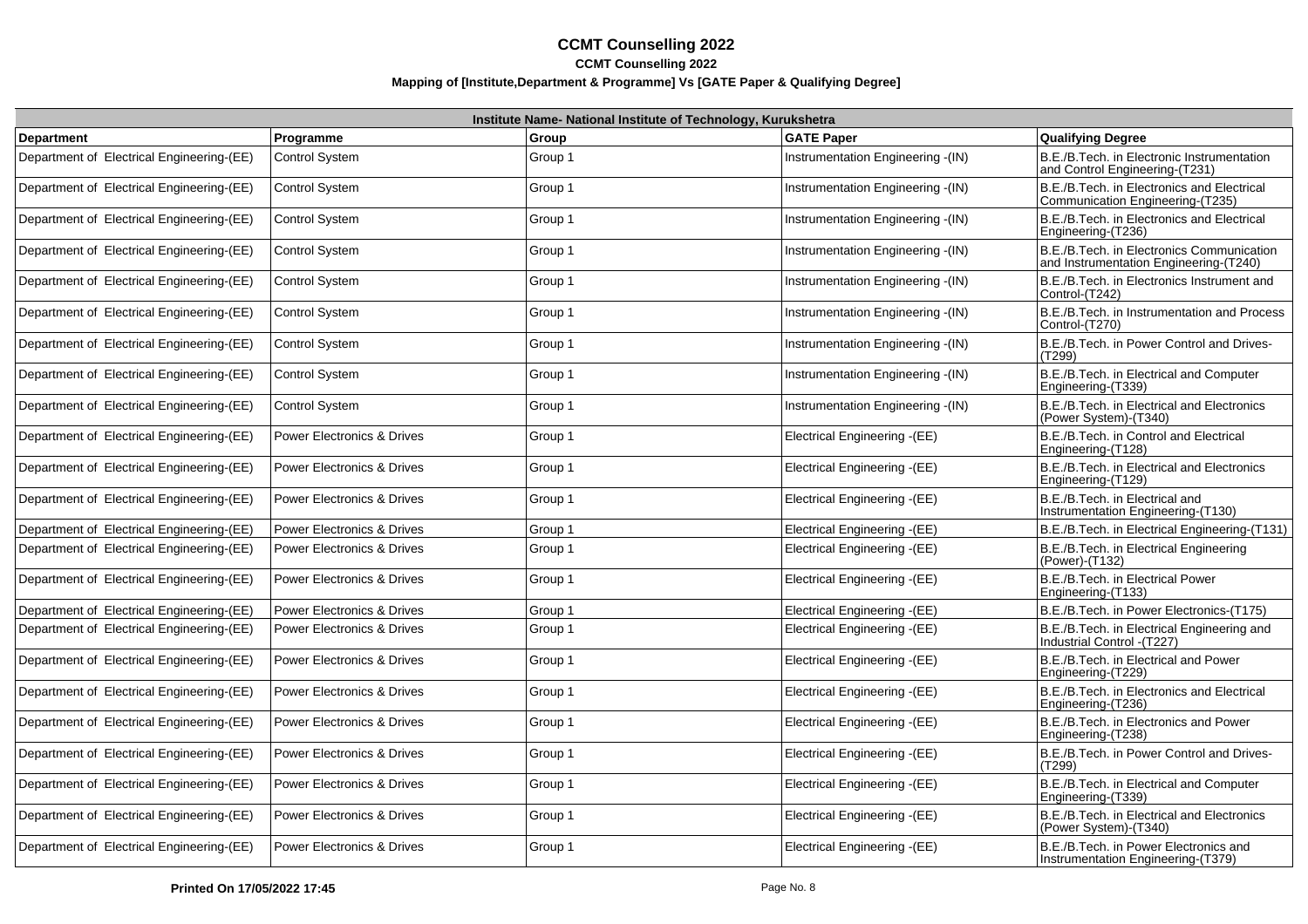|                                               | Institute Name- National Institute of Technology, Kurukshetra |         |                               |                                                                           |  |
|-----------------------------------------------|---------------------------------------------------------------|---------|-------------------------------|---------------------------------------------------------------------------|--|
| <b>Department</b>                             | Programme                                                     | Group   | <b>GATE Paper</b>             | <b>Qualifying Degree</b>                                                  |  |
| Department of Electrical Engineering-(EE)     | <b>Power Electronics &amp; Drives</b>                         | Group 1 | Ecology and Evolution -(EY)   | B.E./B.Tech. in Electrical Engineering<br>(Electronics and Power)-(T483)  |  |
| Department of Electrical Engineering-(EE)     | Power System                                                  | Group 1 | Electrical Engineering -(EE)  | B.E./B.Tech. in Control and Electrical<br>Engineering-(T128)              |  |
| Department of Electrical Engineering-(EE)     | Power System                                                  | Group 1 | Electrical Engineering -(EE)  | B.E./B.Tech. in Electrical and Electronics<br>Engineering-(T129)          |  |
| Department of Electrical Engineering-(EE)     | Power System                                                  | Group 1 | Electrical Engineering -(EE)  | B.E./B.Tech. in Electrical and<br>Instrumentation Engineering-(T130)      |  |
| Department of Electrical Engineering-(EE)     | Power System                                                  | Group 1 | Electrical Engineering - (EE) | B.E./B.Tech. in Electrical Engineering-(T131)                             |  |
| Department of Electrical Engineering-(EE)     | Power System                                                  | Group 1 | Electrical Engineering -(EE)  | B.E./B.Tech. in Electrical Engineering<br>(Power)-(T132)                  |  |
| Department of Electrical Engineering-(EE)     | Power System                                                  | Group 1 | Electrical Engineering -(EE)  | B.E./B.Tech. in Electrical Power<br>Engineering-(T133)                    |  |
| Department of Electrical Engineering-(EE)     | Power System                                                  | Group 1 | Electrical Engineering -(EE)  | B.E./B.Tech. in Energy Engineering-(T139)                                 |  |
| Department of Electrical Engineering-(EE)     | Power System                                                  | Group 1 | Electrical Engineering -(EE)  | B.E./B.Tech. in Electrical Engineering and<br>Industrial Control - (T227) |  |
| Department of Electrical Engineering-(EE)     | Power System                                                  | Group 1 | Electrical Engineering -(EE)  | B.E./B.Tech. in Electrical and Power<br>Engineering-(T229)                |  |
| Department of Electrical Engineering-(EE)     | Power System                                                  | Group 1 | Electrical Engineering -(EE)  | B.E./B.Tech. in Electronics and Electrical<br>Engineering-(T236)          |  |
| Department of Electrical Engineering-(EE)     | Power System                                                  | Group 1 | Electrical Engineering -(EE)  | B.E./B.Tech. in Electronics and Power<br>Engineering-(T238)               |  |
| Department of Electrical Engineering-(EE)     | Power System                                                  | Group 1 | Electrical Engineering -(EE)  | B.E./B.Tech. in Energy Science and<br>Engineering-(T244)                  |  |
| Department of Electrical Engineering-(EE)     | Power System                                                  | Group 1 | Electrical Engineering - (EE) | B.E./B.Tech. in Power Control and Drives-<br>(T299)                       |  |
| Department of Electrical Engineering-(EE)     | Power System                                                  | Group 1 | Electrical Engineering -(EE)  | B.E./B.Tech. in Power Engineering-(T300)                                  |  |
| Department of Electrical Engineering-(EE)     | Power System                                                  | Group 1 | Electrical Engineering -(EE)  | B.E./B.Tech. in Electrical and Computer<br>Engineering-(T339)             |  |
| Department of Electrical Engineering-(EE)     | Power System                                                  | Group 1 | Electrical Engineering -(EE)  | B.E./B.Tech. in Electrical and Electronics<br>(Power System)-(T340)       |  |
| Department of Electrical Engineering-(EE)     | Power System                                                  | Group 1 | Electrical Engineering -(EE)  | B.E./B.Tech. in Electrical Engineering<br>(Electronics and Power)-(T483)  |  |
| Department of Electrical Engineering-(EE)     | Power System                                                  | Group 1 | Electrical Engineering -(EE)  | B.E./B.Tech. in Smart and Sustainable<br>Energy-(T496)                    |  |
| Department of Mechanical Engineering-<br>(ME) | Machine Design                                                | Group 1 | Mechanical Engineering - (ME) | B.E./B.Tech. in Manufacturing Engineering-<br>(T155)                      |  |
| Department of Mechanical Engineering-<br>(ME) | Machine Design                                                | Group 1 | Mechanical Engineering - (ME) | B.E./B.Tech. in Material Science and<br>Engineering-(T157)                |  |
| Department of Mechanical Engineering-<br>(ME) | <b>Machine Design</b>                                         | Group 1 | Mechanical Engineering - (ME) | B.E./B.Tech. in Mechanical Engineering-<br>(T158)                         |  |
| Department of Mechanical Engineering-<br>(ME) | Machine Design                                                | Group 1 | Mechanical Engineering - (ME) | B.E./B.Tech. in Mechatronics-(T159)                                       |  |
| Department of Mechanical Engineering-<br>(ME) | Machine Design                                                | Group 1 | Mechanical Engineering - (ME) | B.E./B.Tech. in Machine Engineering-(T271)                                |  |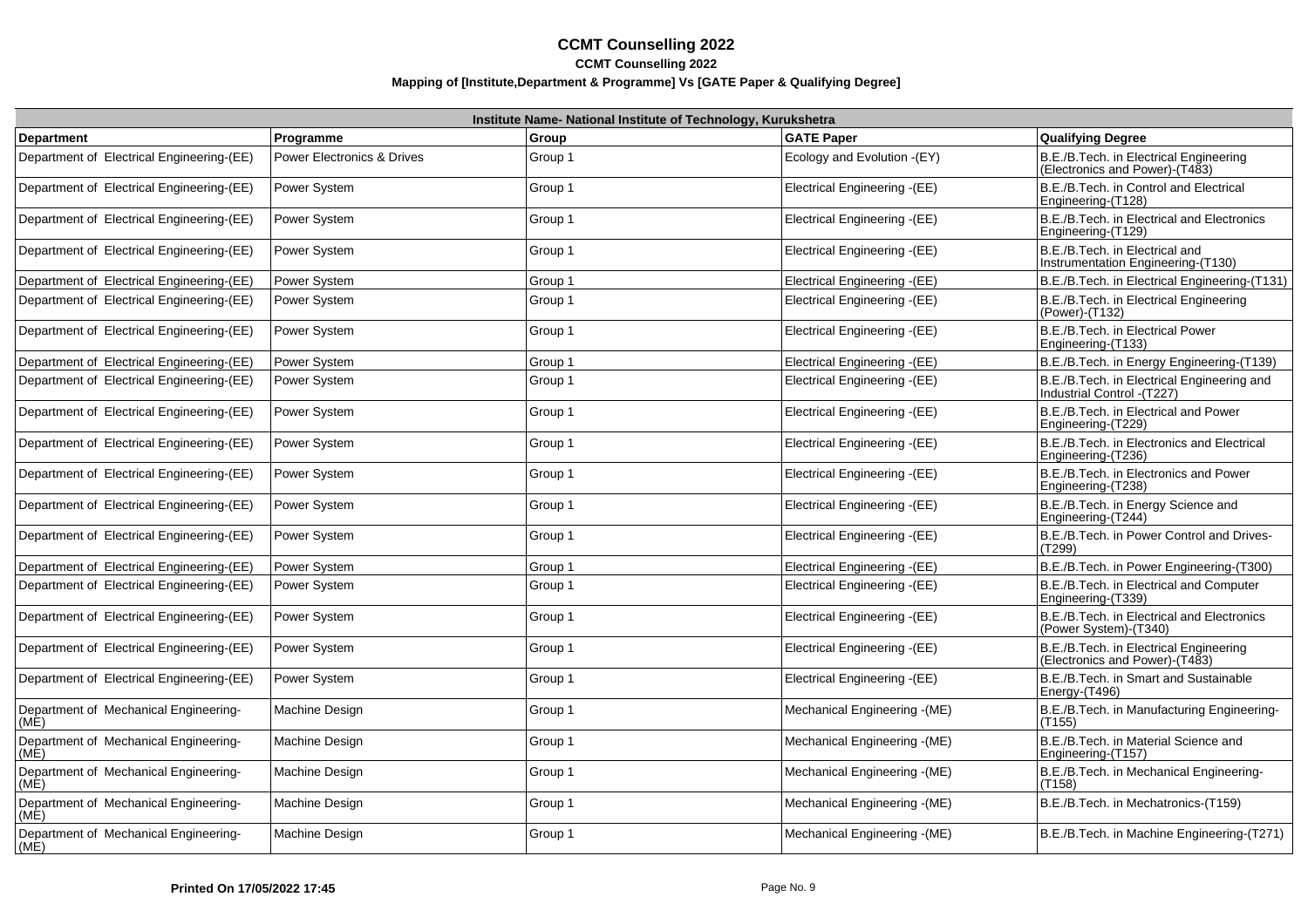|                                               | Institute Name- National Institute of Technology, Kurukshetra |         |                                              |                                                                              |  |
|-----------------------------------------------|---------------------------------------------------------------|---------|----------------------------------------------|------------------------------------------------------------------------------|--|
| <b>Department</b>                             | Programme                                                     | Group   | <b>GATE Paper</b>                            | Qualifying Degree                                                            |  |
| Department of Mechanical Engineering-<br>(ME) | Machine Design                                                | Group 1 | Mechanical Engineering - (ME)                | B.E./B.Tech. in Machine Tools Engineering-<br>(T272)                         |  |
| Department of Mechanical Engineering-<br>(ME) | Machine Design                                                | Group 1 | Mechanical Engineering - (ME)                | B.E./B.Tech. in Manufacturing Process-<br>(T274)                             |  |
| Department of Mechanical Engineering-<br>(MÉ) | Machine Design                                                | Group 1 | Mechanical Engineering - (ME)                | B.E./B.Tech. in Manufacturing Science and<br>Engineering-(T275)              |  |
| Department of Mechanical Engineering-<br>(ME) | Machine Design                                                | Group 1 | Mechanical Engineering - (ME)                | B.E./B.Tech. in Material Science and<br>Metallurgical Engineering-(T277)     |  |
| Department of Mechanical Engineering-<br>(ME) | Machine Design                                                | Group 1 | Mechanical Engineering - (ME)                | B.E./B.Tech. in Materials and Metallurgical<br>Engineering - (T278)          |  |
| Department of Mechanical Engineering-<br>(ME) | Machine Design                                                | Group 1 | Mechanical Engineering - (ME)                | B.E./B.Tech. in Mechanical and Automation<br>Engineering-(T279)              |  |
| Department of Mechanical Engineering-<br>(ME) | Machine Design                                                | Group 1 | Mechanical Engineering - (ME)                | B.E./B.Tech. in Mechanical Engineering<br>Automobile-(T280)                  |  |
| Department of Mechanical Engineering-<br>(ME) | Machine Design                                                | Group 1 | Mechanical Engineering - (ME)                | B.E./B.Tech. in Manufacturing Engineering<br>and Automation-(T353)           |  |
| Department of Mechanical Engineering-<br>(MÉ) | Machine Design                                                | Group 1 | Mechanical Engineering - (ME)                | B.E./B.Tech. in Manufacturing Process and<br>Automation Engineering (T354)   |  |
| Department of Mechanical Engineering-<br>(ME) | Machine Design                                                | Group 1 | Mechanical Engineering - (ME)                | B.E./B.Tech. in Manufacturing Technology-<br>(T355)                          |  |
| Department of Mechanical Engineering-<br>(ME) | Machine Design                                                | Group 1 | Mechanical Engineering - (ME)                | B.E./B.Tech. in Material Science and<br>Technology-(T356)                    |  |
| Department of Mechanical Engineering-<br>(ME) | Machine Design                                                | Group 1 | Mechanical Engineering - (ME)                | B.E./B.Tech. in Mechanical Engineering<br>(Design and Manufacturing)-(T357)  |  |
| Department of Mechanical Engineering-<br>(ME) | Machine Design                                                | Group 1 | Mechanical Engineering - (ME)                | B.E./B.Tech. in Mechanical Engineering<br>(Repair and Maintenance) (T358)    |  |
| Department of Mechanical Engineering-<br>(ME) | Machine Design                                                | Group 1 | Mechanical Engineering - (ME)                | B.E./B.Tech. in Mechanical Engineering<br>(Manufacturing Engineering)-(T385) |  |
| Department of Mechanical Engineering-<br>(ME) | Machine Design                                                | Group 1 | Mechanical Engineering - (ME)                | B.E./B.Tech. in Mechanical Engineering<br>(Welding Technology)-(T387)        |  |
| Department of Mechanical Engineering-<br>(ME) | Production & Industrial Engineering                           | Group 1 | Mechanical Engineering - (ME)                | B.E./B.Tech. in Industrial Manufacturing<br>Engineering-(T144)               |  |
| Department of Mechanical Engineering-<br>(ME) | Production & Industrial Engineering                           | Group 1 | Mechanical Engineering - (ME)                | B.E./B.Tech. in Industrial and Production<br>Engineering-(T145)              |  |
| Department of Mechanical Engineering-<br>(ME) | Production & Industrial Engineering                           | Group 1 | Mechanical Engineering - (ME)                | B.E./B.Tech. in Industrial Engineering-(T146)                                |  |
| Department of Mechanical Engineering-<br>(ME) | Production & Industrial Engineering                           | Group 1 | Mechanical Engineering - (ME)                | B.E./B.Tech. in Industrial Engineering and<br>Management-(T147)              |  |
| Department of Mechanical Engineering-<br>(MÉ) | Production & Industrial Engineering                           | Group 1 | Mechanical Engineering - (ME)                | B.E./B.Tech. in Mechanical Engineering-<br>(T158)                            |  |
| Department of Mechanical Engineering-<br>(ME) | Production & Industrial Engineering                           | Group 1 | Mechanical Engineering - (ME)                | B.E./B.Tech. in Production and Industrial<br>Engineering-(T176)              |  |
| Department of Mechanical Engineering-<br>(ME) | Production & Industrial Engineering                           | Group 1 | Mechanical Engineering - (ME)                | B.E./B.Tech. in Industrial and Management<br>Engineering-(T261)              |  |
| Department of Mechanical Engineering-<br>(ME) | Production & Industrial Engineering                           | Group 1 | Production and Industrial Engineering - (PI) | B.E./B.Tech. in Industrial Manufacturing<br>Engineering-(T144)               |  |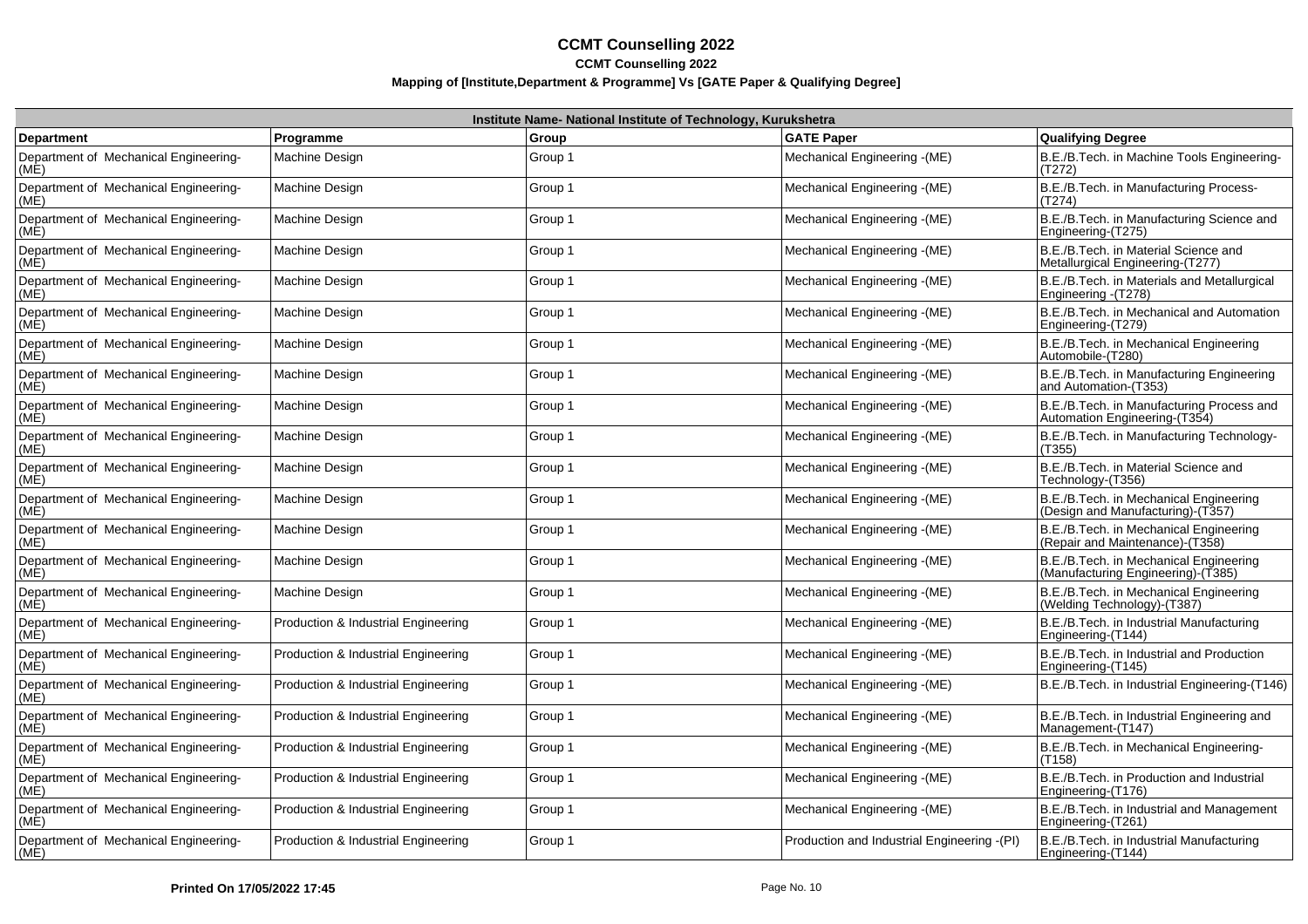|                                               | Institute Name- National Institute of Technology, Kurukshetra |         |                                              |                                                                       |  |
|-----------------------------------------------|---------------------------------------------------------------|---------|----------------------------------------------|-----------------------------------------------------------------------|--|
| <b>Department</b>                             | Programme                                                     | Group   | <b>GATE Paper</b>                            | <b>Qualifying Degree</b>                                              |  |
| Department of Mechanical Engineering-<br>(ME) | Production & Industrial Engineering                           | Group 1 | Production and Industrial Engineering - (PI) | IB.E./B.Tech. in Industrial and Production<br>Engineering-(T145)      |  |
| Department of Mechanical Engineering-<br>(ME) | Production & Industrial Engineering                           | Group 1 | Production and Industrial Engineering - (PI) | B.E./B.Tech. in Industrial Engineering-(T146)                         |  |
| Department of Mechanical Engineering-<br>(ME) | Production & Industrial Engineering                           | Group 1 | Production and Industrial Engineering - (PI) | B.E./B.Tech. in Industrial Engineering and<br>Management-(T147)       |  |
| Department of Mechanical Engineering-<br>(ME) | Production & Industrial Engineering                           | Group 1 | Production and Industrial Engineering -(PI)  | B.E./B.Tech. in Mechanical Engineering-<br>(T158)                     |  |
| Department of Mechanical Engineering-<br>(ME) | Production & Industrial Engineering                           | Group 1 | Production and Industrial Engineering - (PI) | B.E./B.Tech. in Production and Industrial<br>Engineering-(T176)       |  |
| Department of Mechanical Engineering-<br>(ME) | Production & Industrial Engineering                           | Group 1 | Production and Industrial Engineering - (PI) | B.E./B.Tech. in Industrial and Management<br>Engineering-(T261)       |  |
| Department of Mechanical Engineering-<br>(ME) | <b>Thermal Engineering</b>                                    | Group 1 | Mechanical Engineering - (ME)                | B.E./B.Tech. in Automobile Engineering-<br>(T108)                     |  |
| Department of Mechanical Engineering-<br>(MÉ) | <b>Thermal Engineering</b>                                    | Group 1 | Mechanical Engineering - (ME)                | B.E./B.Tech. in Mechanical Engineering-<br>(T158)                     |  |
| Department of Mechanical Engineering-<br>(MÉ) | <b>Thermal Engineering</b>                                    | Group 1 | Mechanical Engineering - (ME)                | B.E./B.Tech. in Applied Mechanics-(T192)                              |  |
| Department of Mechanical Engineering-<br>(ME) | <b>Thermal Engineering</b>                                    | Group 1 | Mechanical Engineering - (ME)                | B.E./B.Tech. in Automation and Robotics-<br>(T194)                    |  |
| Department of Mechanical Engineering-<br>(ME) | <b>Thermal Engineering</b>                                    | Group 1 | Mechanical Engineering - (ME)                | B.E./B.Tech. in Automotive Engineering-<br>(T195)                     |  |
| Department of Mechanical Engineering-<br>(ME) | Thermal Engineering                                           | Group 1 | Mechanical Engineering - (ME)                | B.E./B.Tech. in Automotive Technology-<br>(T196)                      |  |
| Department of Physics-(PH)                    | Instrumentation                                               | Group 1 | Aerospace Engineering -(AE)                  | B.E./B.Tech. in Aerospace Engineering-<br>(T102)                      |  |
| Department of Physics-(PH)                    | Instrumentation                                               | Group 1 | Aerospace Engineering -(AE)                  | B.E./B.Tech. in Electrical Engineering-(T131)                         |  |
| Department of Physics-(PH)                    | Instrumentation                                               | Group 1 | Aerospace Engineering - (AE)                 | B.E./B.Tech. in Electronics and<br>Communication Engineering-(T135)   |  |
| Department of Physics-(PH)                    | Instrumentation                                               | Group 1 | Aerospace Engineering - (AE)                 | B.E./B.Tech. in Electronics and<br>Instrumentation Engineering-(T136) |  |
| Department of Physics-(PH)                    | Instrumentation                                               | Group 1 | Aerospace Engineering - (AE)                 | B.E./B.Tech. in Electronics Engineering-<br>(T138)                    |  |
| Department of Physics-(PH)                    | Instrumentation                                               | Group 1 | Aerospace Engineering -(AE)                  | B.E./B.Tech. in Instrumentation Engineering-<br>(T151)                |  |
| Department of Physics-(PH)                    | Instrumentation                                               | Group 1 | Aerospace Engineering - (AE)                 | B.E./B.Tech. in Biomedical Instrumentation-<br>(T199)                 |  |
| Department of Physics-(PH)                    | Instrumentation                                               | Group 1 | Aerospace Engineering - (AE)                 | B.E./B.Tech. in Medical Electronics<br>Engineering-(T281)             |  |
| Department of Physics-(PH)                    | Instrumentation                                               | Group 1 | Aerospace Engineering -(AE)                  | B.E./B.Tech. in Medical Instrumentation-<br>(T282)                    |  |
| Department of Physics-(PH)                    | Instrumentation                                               | Group 1 | Aerospace Engineering -(AE)                  | B.E./B.Tech. in Medical Lab Technology-<br>(T283)                     |  |
| Department of Physics-(PH)                    | Instrumentation                                               | Group 1 | Aerospace Engineering -(AE)                  | B.E./B.Tech. in Medical Electronics-(T359)                            |  |
| Department of Physics-(PH)                    | Instrumentation                                               | Group 1 | Biotechnology - (BT)                         | B.E./B.Tech. in Aerospace Engineering-<br>(T102)                      |  |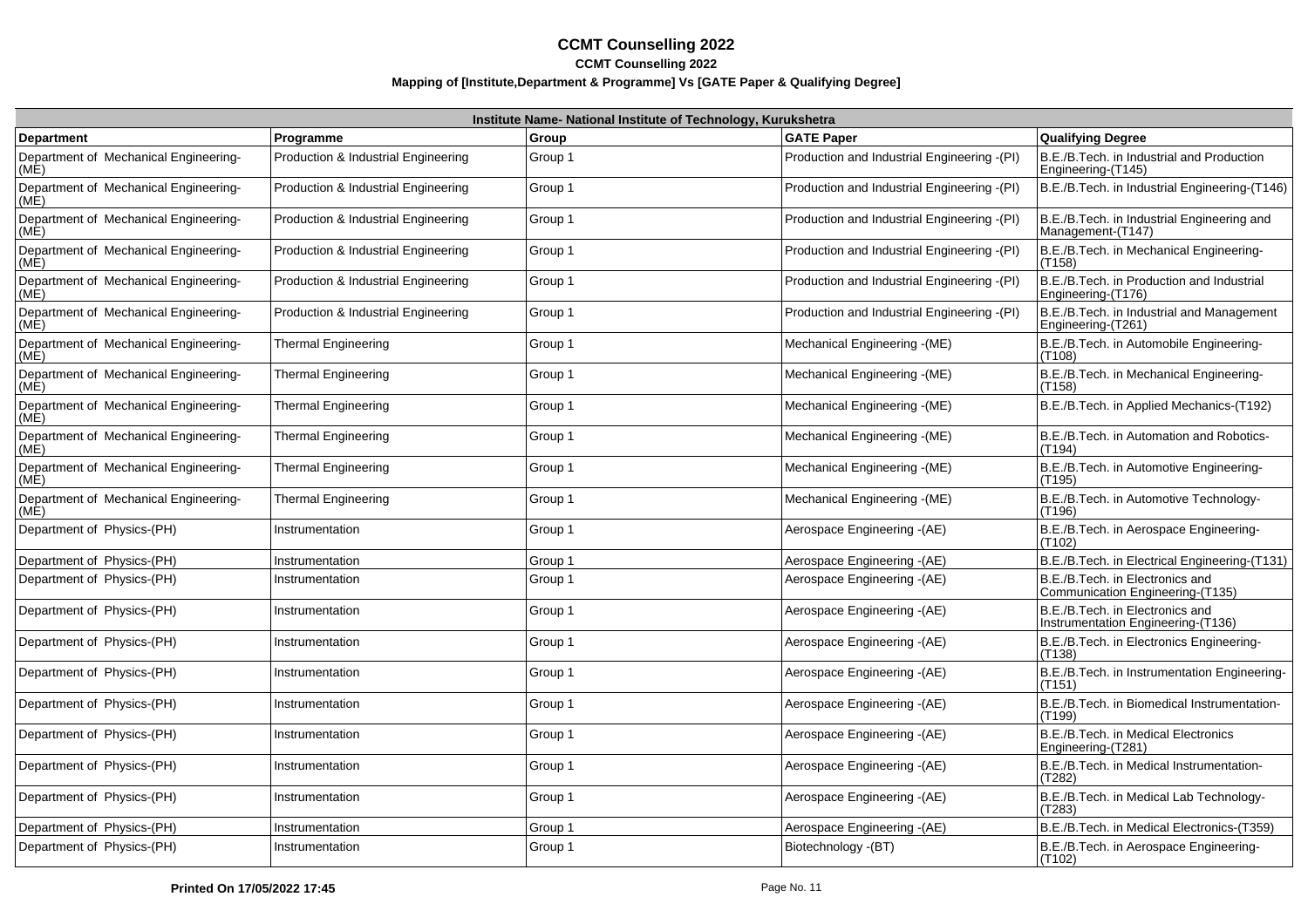|                            |                 | Institute Name- National Institute of Technology, Kurukshetra |                                                            |                                                                       |
|----------------------------|-----------------|---------------------------------------------------------------|------------------------------------------------------------|-----------------------------------------------------------------------|
| Department                 | Programme       | Group                                                         | <b>GATE Paper</b>                                          | <b>Qualifying Degree</b>                                              |
| Department of Physics-(PH) | Instrumentation | Group 1                                                       | Biotechnology - (BT)                                       | B.E./B.Tech. in Electrical Engineering-(T131)                         |
| Department of Physics-(PH) | Instrumentation | Group 1                                                       | Biotechnology - (BT)                                       | B.E./B.Tech. in Electronics and<br>Communication Engineering-(T135)   |
| Department of Physics-(PH) | Instrumentation | Group 1                                                       | Biotechnology - (BT)                                       | B.E./B.Tech. in Electronics and<br>Instrumentation Engineering-(T136) |
| Department of Physics-(PH) | Instrumentation | Group 1                                                       | Biotechnology - (BT)                                       | B.E./B.Tech. in Electronics Engineering-<br>(T138)                    |
| Department of Physics-(PH) | Instrumentation | Group 1                                                       | Biotechnology - (BT)                                       | B.E./B.Tech. in Instrumentation Engineering-<br>(T151)                |
| Department of Physics-(PH) | Instrumentation | Group 1                                                       | Biotechnology - (BT)                                       | B.E./B.Tech. in Biomedical Instrumentation-<br>(T199)                 |
| Department of Physics-(PH) | Instrumentation | Group 1                                                       | Biotechnology - (BT)                                       | B.E./B.Tech. in Medical Electronics<br>Engineering-(T281)             |
| Department of Physics-(PH) | Instrumentation | Group 1                                                       | Biotechnology - (BT)                                       | B.E./B.Tech. in Medical Instrumentation-<br>(T282)                    |
| Department of Physics-(PH) | Instrumentation | Group 1                                                       | Biotechnology - (BT)                                       | B.E./B.Tech. in Medical Lab Technology-<br>(T283)                     |
| Department of Physics-(PH) | Instrumentation | Group 1                                                       | Biotechnology - (BT)                                       | B.E./B.Tech. in Medical Electronics-(T359)                            |
| Department of Physics-(PH) | Instrumentation | Group 1                                                       | Electronics and Communication Engineering<br>-(EC)         | M.Sc. in Applied Physics-(S503)                                       |
| Department of Physics-(PH) | Instrumentation | Group 1                                                       | Electronics and Communication Engineering<br>-(EC)         | M.Sc. in Electronics-(S511)                                           |
| Department of Physics-(PH) | Instrumentation | Group 1                                                       | <b>Electronics and Communication Engineering</b><br>$E$ C) | M.Sc. in Physics-(S523)                                               |
| Department of Physics-(PH) | Instrumentation | Group 1                                                       | <b>Electronics and Communication Engineering</b><br>(EC)   | B.E./B.Tech. in Aerospace Engineering-<br>(T102)                      |
| Department of Physics-(PH) | Instrumentation | Group 1                                                       | Electronics and Communication Engineering<br>(EC)          | B.E./B.Tech. in Electrical Engineering-(T131)                         |
| Department of Physics-(PH) | Instrumentation | Group 1                                                       | Electronics and Communication Engineering<br>$E$ C)        | B.E./B.Tech. in Electronics and<br>Communication Engineering-(T135)   |
| Department of Physics-(PH) | Instrumentation | Group 1                                                       | Electronics and Communication Engineering<br>-(EC)         | B.E./B.Tech. in Electronics and<br>Instrumentation Engineering-(T136) |
| Department of Physics-(PH) | Instrumentation | Group 1                                                       | Electronics and Communication Engineering<br>(EC)          | B.E./B.Tech. in Electronics Engineering-<br>(T138)                    |
| Department of Physics-(PH) | Instrumentation | Group 1                                                       | Electronics and Communication Engineering<br>(EC)          | B.E./B.Tech. in Instrumentation Engineering-<br>(T151)                |
| Department of Physics-(PH) | Instrumentation | Group 1                                                       | Electronics and Communication Engineering<br>(EC)          | B.E./B.Tech. in Biomedical Instrumentation-<br>(T199)                 |
| Department of Physics-(PH) | Instrumentation | Group 1                                                       | Electronics and Communication Engineering<br>(EC)          | B.E./B.Tech. in Medical Electronics<br>Engineering-(T281)             |
| Department of Physics-(PH) | Instrumentation | Group 1                                                       | Electronics and Communication Engineering<br>E(C)          | B.E./B.Tech. in Medical Instrumentation-<br>(T282)                    |
| Department of Physics-(PH) | Instrumentation | Group 1                                                       | Electronics and Communication Engineering<br>(EC)          | B.E./B.Tech. in Medical Lab Technology-<br>(T283)                     |
| Department of Physics-(PH) | Instrumentation | Group 1                                                       | Electronics and Communication Engineering<br>-(EC)         | B.E./B.Tech. in Medical Electronics-(T359)                            |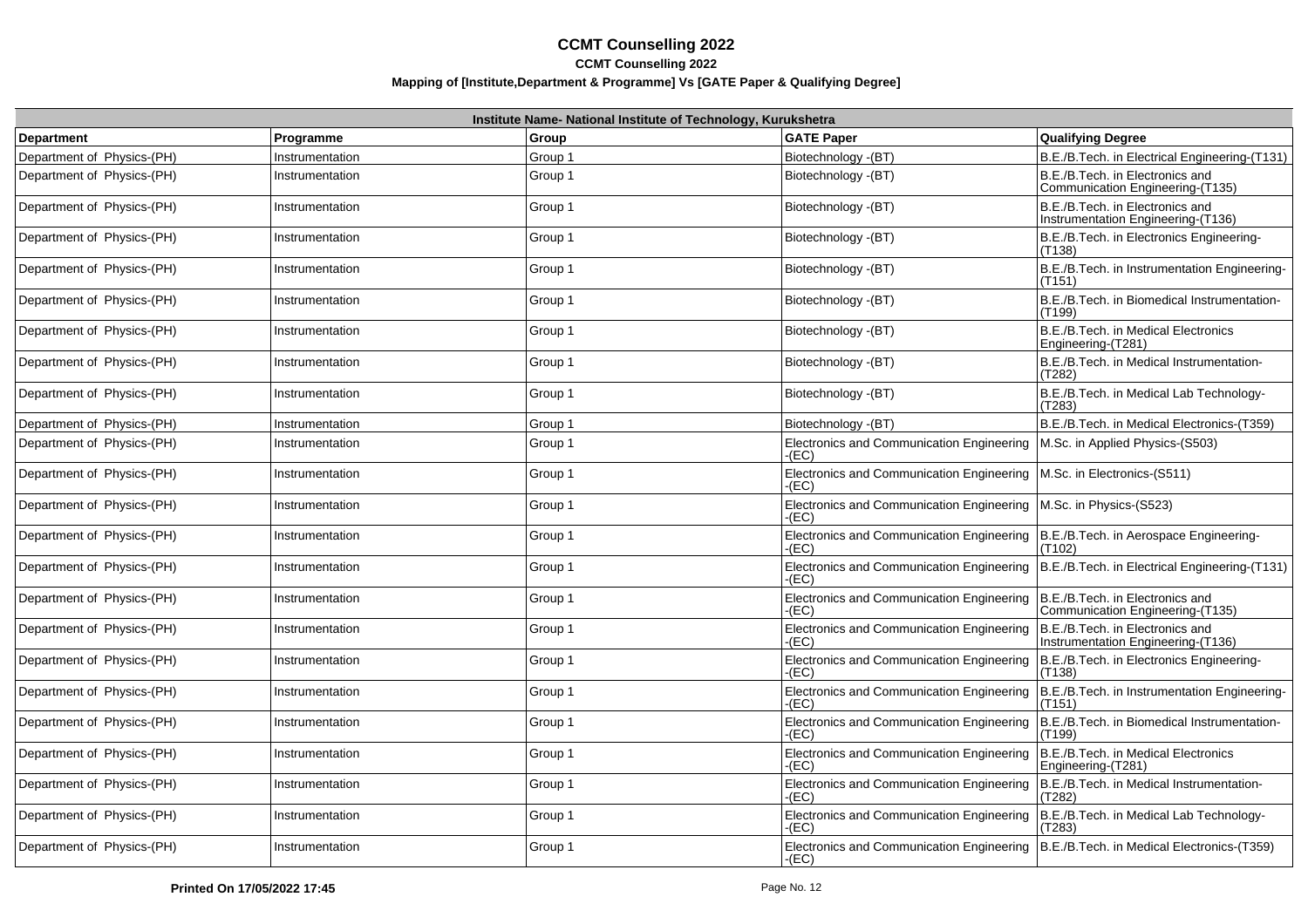| Institute Name- National Institute of Technology, Kurukshetra |                 |         |                                    |                                                                       |
|---------------------------------------------------------------|-----------------|---------|------------------------------------|-----------------------------------------------------------------------|
| <b>Department</b>                                             | Programme       | Group   | <b>GATE Paper</b>                  | <b>Qualifying Degree</b>                                              |
| Department of Physics-(PH)                                    | Instrumentation | Group 1 | Electrical Engineering -(EE)       | B.E./B.Tech. in Aerospace Engineering-<br>(T <sub>102</sub> )         |
| Department of Physics-(PH)                                    | Instrumentation | Group 1 | Electrical Engineering -(EE)       | B.E./B.Tech. in Electrical Engineering-(T131)                         |
| Department of Physics-(PH)                                    | Instrumentation | Group 1 | Electrical Engineering -(EE)       | B.E./B.Tech. in Electronics and<br>Communication Engineering-(T135)   |
| Department of Physics-(PH)                                    | Instrumentation | Group 1 | Electrical Engineering -(EE)       | B.E./B.Tech. in Electronics and<br>Instrumentation Engineering-(T136) |
| Department of Physics-(PH)                                    | Instrumentation | Group 1 | Electrical Engineering - (EE)      | B.E./B.Tech. in Electronics Engineering-<br>(T138)                    |
| Department of Physics-(PH)                                    | Instrumentation | Group 1 | Electrical Engineering -(EE)       | B.E./B.Tech. in Instrumentation Engineering-<br>(T151)                |
| Department of Physics-(PH)                                    | Instrumentation | Group 1 | Electrical Engineering -(EE)       | B.E./B.Tech. in Biomedical Instrumentation-<br>(T199)                 |
| Department of Physics-(PH)                                    | Instrumentation | Group 1 | Electrical Engineering -(EE)       | B.E./B.Tech. in Medical Electronics<br>Engineering-(T281)             |
| Department of Physics-(PH)                                    | Instrumentation | Group 1 | Electrical Engineering -(EE)       | B.E./B.Tech. in Medical Instrumentation-<br>(T282)                    |
| Department of Physics-(PH)                                    | Instrumentation | Group 1 | Electrical Engineering -(EE)       | B.E./B.Tech. in Medical Lab Technology-<br>(T283)                     |
| Department of Physics-(PH)                                    | Instrumentation | Group 1 | Electrical Engineering -(EE)       | B.E./B.Tech. in Medical Electronics-(T359)                            |
| Department of Physics-(PH)                                    | Instrumentation | Group 1 | Instrumentation Engineering - (IN) | B.E./B.Tech. in Aerospace Engineering-<br>(T102)                      |
| Department of Physics-(PH)                                    | Instrumentation | Group 1 | Instrumentation Engineering - (IN) | B.E./B.Tech. in Electrical Engineering-(T131)                         |
| Department of Physics-(PH)                                    | Instrumentation | Group 1 | Instrumentation Engineering - (IN) | B.E./B.Tech. in Electronics and<br>Communication Engineering-(T135)   |
| Department of Physics-(PH)                                    | Instrumentation | Group 1 | Instrumentation Engineering - (IN) | B.E./B.Tech. in Electronics and<br>Instrumentation Engineering (T136) |
| Department of Physics-(PH)                                    | Instrumentation | Group 1 | Instrumentation Engineering - (IN) | B.E./B.Tech. in Electronics Engineering-<br>(T138)                    |
| Department of Physics-(PH)                                    | Instrumentation | Group 1 | Instrumentation Engineering - (IN) | B.E./B.Tech. in Instrumentation Engineering-<br>(T <sub>151</sub> )   |
| Department of Physics-(PH)                                    | Instrumentation | Group 1 | Instrumentation Engineering - (IN) | B.E./B.Tech. in Biomedical Instrumentation-<br>(T199)                 |
| Department of Physics-(PH)                                    | Instrumentation | Group 1 | Instrumentation Engineering - (IN) | B.E./B.Tech. in Medical Electronics<br>Engineering-(T281)             |
| Department of Physics-(PH)                                    | Instrumentation | Group 1 | Instrumentation Engineering - (IN) | B.E./B.Tech. in Medical Instrumentation-<br>(T282)                    |
| Department of Physics-(PH)                                    | Instrumentation | Group 1 | Instrumentation Engineering - (IN) | B.E./B.Tech. in Medical Lab Technology-<br>(T283)                     |
| Department of Physics-(PH)                                    | Instrumentation | Group 1 | Instrumentation Engineering -(IN)  | B.E./B.Tech. in Medical Electronics-(T359)                            |
| Department of Physics-(PH)                                    | Instrumentation | Group 1 | Physics -(PH)                      | M.Sc. in Applied Physics-(S503)                                       |
| Department of Physics-(PH)                                    | Instrumentation | Group 1 | Physics - (PH)                     | M.Sc. in Electronics-(S511)                                           |
| Department of Physics-(PH)                                    | Instrumentation | Group 1 | Physics -(PH)                      | M.Sc. in Physics-(S523)                                               |
| Department of Physics-(PH)                                    | Instrumentation | Group 1 | Engineering Sciences - (XE)        | M.Sc. in Applied Physics-(S503)                                       |
| Department of Physics-(PH)                                    | Instrumentation | Group 1 | Engineering Sciences - (XE)        | M.Sc. in Electronics-(S511)                                           |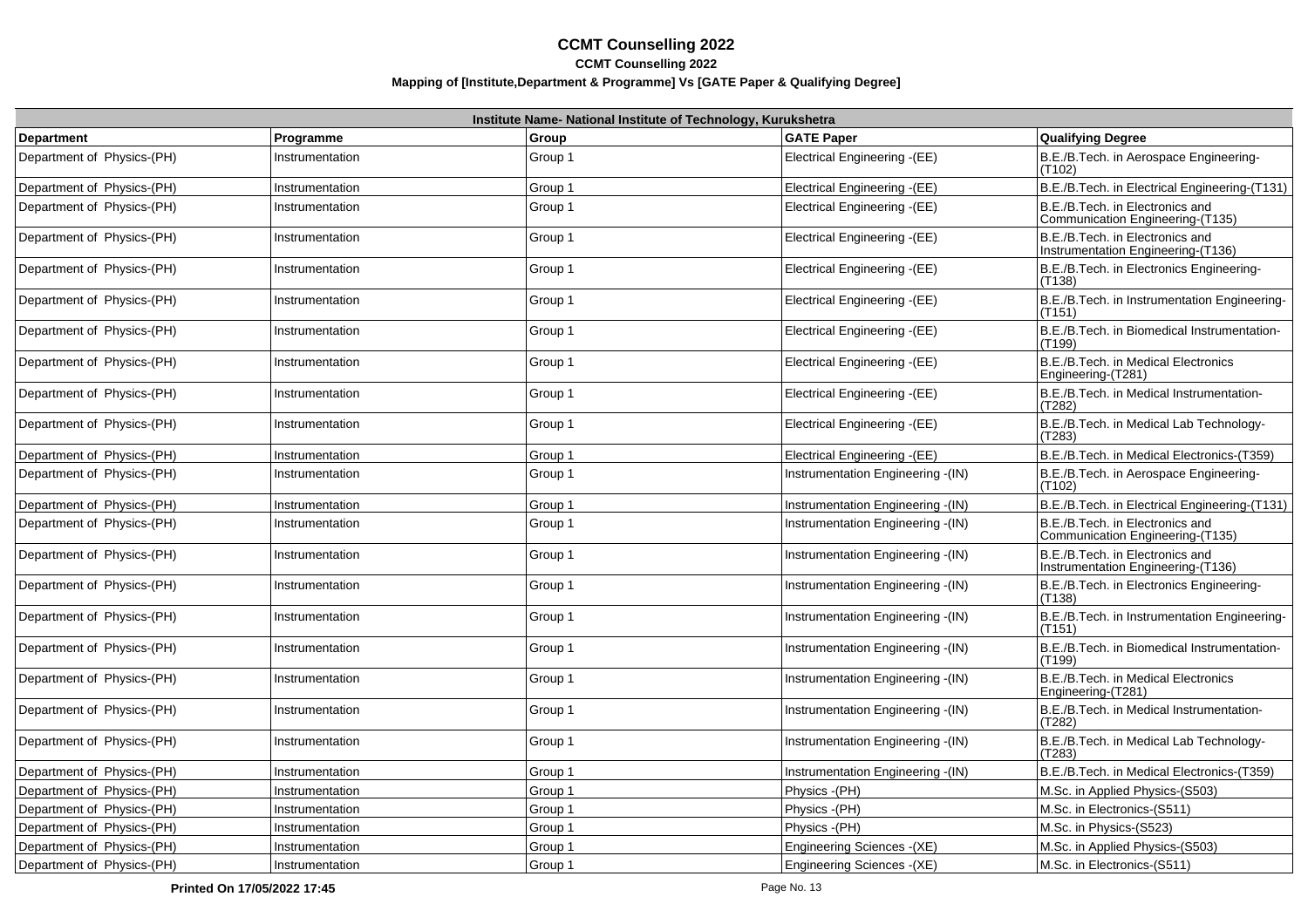| Institute Name- National Institute of Technology, Kurukshetra |                                  |         |                                                      |                                                                       |
|---------------------------------------------------------------|----------------------------------|---------|------------------------------------------------------|-----------------------------------------------------------------------|
| <b>Department</b>                                             | Programme                        | Group   | <b>GATE Paper</b>                                    | Qualifying Degree                                                     |
| Department of Physics-(PH)                                    | Instrumentation                  | Group 1 | Engineering Sciences - (XE)                          | M.Sc. in Physics-(S523)                                               |
| Department of Physics-(PH)                                    | Instrumentation                  | Group 1 | Engineering Sciences - (XE)                          | B.E./B.Tech. in Aerospace Engineering-<br>(T102)                      |
| Department of Physics-(PH)                                    | Instrumentation                  | Group 1 | Engineering Sciences - (XE)                          | B.E./B.Tech. in Electrical Engineering-(T131)                         |
| Department of Physics-(PH)                                    | Instrumentation                  | Group 1 | Engineering Sciences - (XE)                          | B.E./B.Tech. in Electronics and<br>Communication Engineering-(T135)   |
| Department of Physics-(PH)                                    | Instrumentation                  | Group 1 | Engineering Sciences - (XE)                          | B.E./B.Tech. in Electronics and<br>Instrumentation Engineering-(T136) |
| Department of Physics-(PH)                                    | Instrumentation                  | Group 1 | Engineering Sciences - (XE)                          | B.E./B.Tech. in Electronics Engineering-<br>(T138)                    |
| Department of Physics-(PH)                                    | Instrumentation                  | Group 1 | Engineering Sciences - (XE)                          | B.E./B.Tech. in Instrumentation Engineering-<br>(T151)                |
| Department of Physics-(PH)                                    | Instrumentation                  | Group 1 | Engineering Sciences - (XE)                          | B.E./B.Tech. in Biomedical Instrumentation-<br>(T199)                 |
| Department of Physics-(PH)                                    | Instrumentation                  | Group 1 | Engineering Sciences - (XE)                          | B.E./B.Tech. in Medical Electronics<br>Engineering-(T281)             |
| Department of Physics-(PH)                                    | Instrumentation                  | Group 1 | Engineering Sciences - (XE)                          | B.E./B.Tech. in Medical Instrumentation-<br>(T282)                    |
| Department of Physics-(PH)                                    | Instrumentation                  | Group 1 | Engineering Sciences - (XE)                          | B.E./B.Tech. in Medical Lab Technology-<br>(T283)                     |
| Department of Physics-(PH)                                    | Instrumentation                  | Group 1 | Engineering Sciences - (XE)                          | B.E./B.Tech. in Medical Electronics-(T359)                            |
| Department of Physics-(PH)                                    | Nanomaterials and Nanotechnology | Group 1 | Aerospace Engineering - (AE)                         | B.E./B.Tech. in Aerospace Engineering-<br>(T102)                      |
| Department of Physics-(PH)                                    | Nanomaterials and Nanotechnology | Group 1 | Biomedical Engineering-(BM)                          | B.E./B.Tech. in Biomedical Engineering-<br>(T111)                     |
| Department of Physics-(PH)                                    | Nanomaterials and Nanotechnology | Group 1 | Biotechnology - (BT)                                 | B.E./B.Tech. in Biotechnology-(T113)                                  |
| Department of Physics-(PH)                                    | Nanomaterials and Nanotechnology | Group 1 | Biotechnology - (BT)                                 | B.E./B.Tech. in Biomedical Instrumentation-<br>(T199)                 |
| Department of Physics-(PH)                                    | Nanomaterials and Nanotechnology | Group 1 | Civil Engineering - (CE)                             | B.E./B.Tech. in Civil Engineering-(T118)                              |
| Department of Physics-(PH)                                    | Nanomaterials and Nanotechnology | Group 1 | Chemical Engineering - (CH)                          | B.E./B.Tech. in Chemical Engineering-(T117)                           |
| Department of Physics-(PH)                                    | Nanomaterials and Nanotechnology | Group 1 | Computer Science and Information<br>Technology -(CS) | B.E./B.Tech. in Computer Science and<br>Engineering-(T122)            |
| Department of Physics-(PH)                                    | Nanomaterials and Nanotechnology | Group 1 | Electronics and Communication Engineering<br>-(EC)   | B.E./B.Tech. in Electronics and<br>Communication Engineering-(T135)   |
| Department of Physics-(PH)                                    | Nanomaterials and Nanotechnology | Group 1 | Electronics and Communication Engineering<br>(EC)    | B.E./B.Tech. in Electronics Engineering-<br>(T138)                    |
| Department of Physics-(PH)                                    | Nanomaterials and Nanotechnology | Group 1 | Electrical Engineering -(EE)                         | B.E./B.Tech. in Electrical Engineering-(T131)                         |
| Department of Physics-(PH)                                    | Nanomaterials and Nanotechnology | Group 1 | Instrumentation Engineering - (IN)                   | B.E./B.Tech. in Instrumentation Engineering-<br>(T151)                |
| Department of Physics-(PH)                                    | Nanomaterials and Nanotechnology | Group 1 | Mechanical Engineering - (ME)                        | B.E./B.Tech. in Mechanical Engineering-<br>(T158)                     |
| Department of Physics-(PH)                                    | Nanomaterials and Nanotechnology | Group 1 | Mechanical Engineering - (ME)                        | B.E./B.Tech. in Mechatronics-(T159)                                   |
| Department of Physics-(PH)                                    | Nanomaterials and Nanotechnology | Group 1 | Mechanical Engineering - (ME)                        | B.E./B.Tech. in Mechanical and Automation<br>Engineering-(T279)       |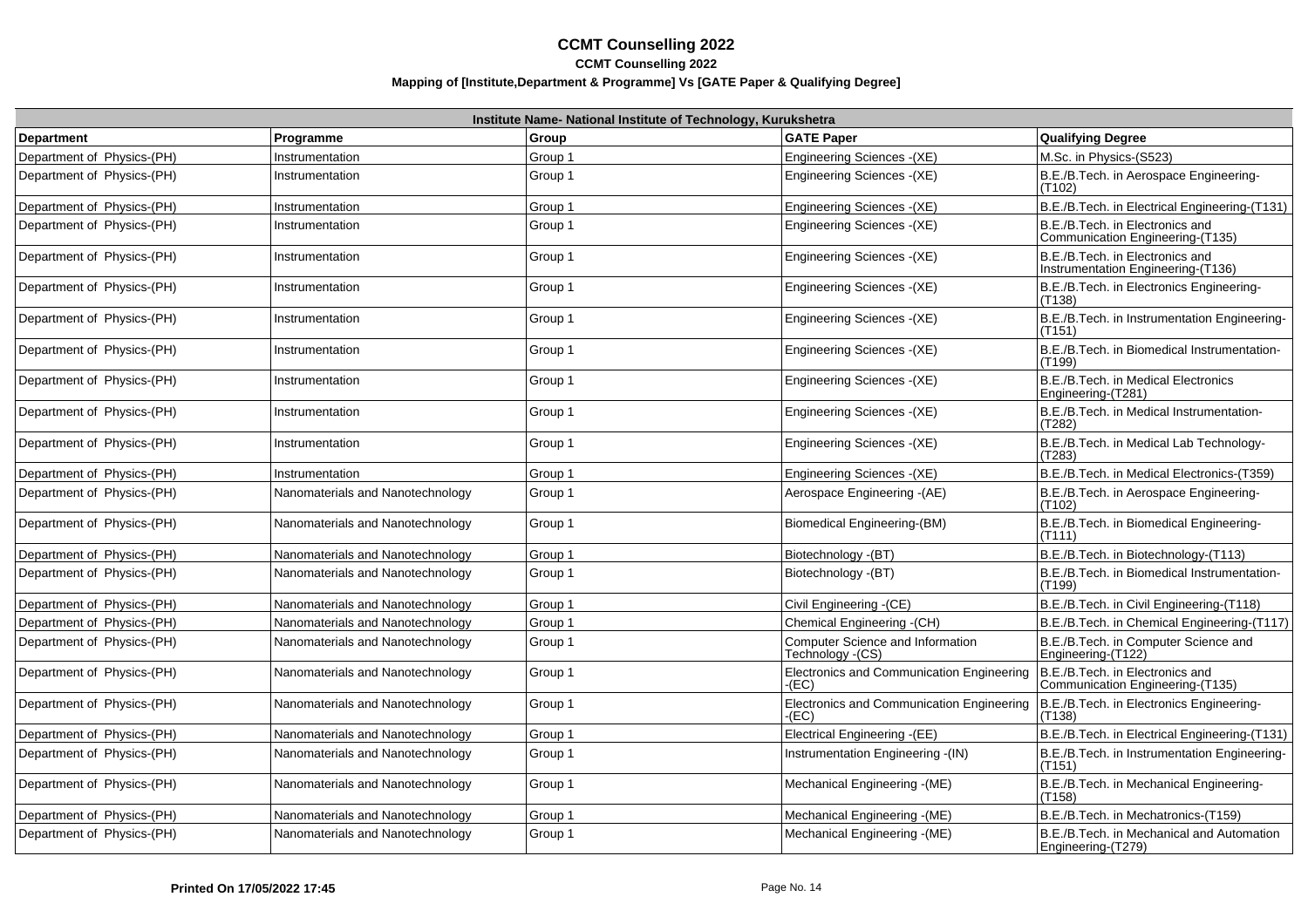| Institute Name- National Institute of Technology, Kurukshetra |                                  |         |                                              |                                                                              |
|---------------------------------------------------------------|----------------------------------|---------|----------------------------------------------|------------------------------------------------------------------------------|
| <b>Department</b>                                             | Programme                        | Group   | <b>GATE Paper</b>                            | <b>Qualifying Degree</b>                                                     |
| Department of Physics-(PH)                                    | Nanomaterials and Nanotechnology | Group 1 | Mechanical Engineering - (ME)                | B.E./B.Tech. in Mechanical Engineering<br>Automobile-(T280)                  |
| Department of Physics-(PH)                                    | Nanomaterials and Nanotechnology | Group 1 | Mechanical Engineering - (ME)                | B.E./B.Tech. in Mechanical Engineering<br>(Design and Manufacturing)-(T357)  |
| Department of Physics-(PH)                                    | Nanomaterials and Nanotechnology | Group 1 | Mechanical Engineering - (ME)                | B.E./B.Tech. in Mechanical Engineering<br>(Repair and Maintenance)-(T358)    |
| Department of Physics-(PH)                                    | Nanomaterials and Nanotechnology | Group 1 | Mechanical Engineering - (ME)                | B.E./B.Tech. in Mechanical Engineering<br>(Manufacturing Engineering)-(T385) |
| Department of Physics-(PH)                                    | Nanomaterials and Nanotechnology | Group 1 | Mechanical Engineering - (ME)                | B.E./B.Tech. in Mechanical Engineering<br>(Welding Technology)-(T387)        |
| Department of Physics-(PH)                                    | Nanomaterials and Nanotechnology | Group 1 | Metallurgical Engineering - (MT)             | B.E./B.Tech. in Metallurgical and Materials<br>Engineering-(T160)            |
| Department of Physics-(PH)                                    | Nanomaterials and Nanotechnology | Group 1 | Metallurgical Engineering - (MT)             | B.E./B.Tech. in Material Science and<br>Metallurgical Engineering-(T277)     |
| Department of Physics-(PH)                                    | Nanomaterials and Nanotechnology | Group 1 | Metallurgical Engineering - (MT)             | B.E./B.Tech. in Materials and Metallurgical<br>Engineering - (T278)          |
| Department of Physics-(PH)                                    | Nanomaterials and Nanotechnology | Group 1 | Physics -(PH)                                | M.Sc. in Applied Physics-(S503)                                              |
| Department of Physics-(PH)                                    | Nanomaterials and Nanotechnology | Group 1 | Physics - (PH)                               | M.Sc. in Biotechnology-(S507)                                                |
| Department of Physics-(PH)                                    | Nanomaterials and Nanotechnology | Group 1 | Physics -(PH)                                | M.Sc. in Chemistry-(S508)                                                    |
| Department of Physics-(PH)                                    | Nanomaterials and Nanotechnology | Group 1 | Physics - (PH)                               | M.Sc. in Electronics-(S511)                                                  |
| Department of Physics-(PH)                                    | Nanomaterials and Nanotechnology | Group 1 | Physics - (PH)                               | M.Sc. in Physics-(S523)                                                      |
| Department of Physics-(PH)                                    | Nanomaterials and Nanotechnology | Group 1 | Physics - (PH)                               | M.Sc. in Engineering Physics-(S534)                                          |
| Department of Physics-(PH)                                    | Nanomaterials and Nanotechnology | Group 1 | Physics - (PH)                               | M.Sc. in Life Science-(S540)                                                 |
| Department of Physics-(PH)                                    | Nanomaterials and Nanotechnology | Group 1 | Physics - (PH)                               | M.Sc. in Nano Science and Technology-<br>(S546)                              |
| Department of Physics-(PH)                                    | Nanomaterials and Nanotechnology | Group 1 | Physics -(PH)                                | M.Sc. in Applied Chemistry-(S554)                                            |
| Department of Physics-(PH)                                    | Nanomaterials and Nanotechnology | Group 1 | Production and Industrial Engineering -(PI)  | B.E./B.Tech. in Production and Industrial<br>Engineering-(T176)              |
| Department of Physics-(PH)                                    | Nanomaterials and Nanotechnology | Group 1 | Textile Engineering and Fibre Science - (TF) | B.E./B.Tech. in Textile Engineering and Fibre<br>Science-(T318)              |
| Department of Physics-(PH)                                    | Nanomaterials and Nanotechnology | Group 1 | Engineering Sciences - (XE)                  | B.E./B.Tech. in Biotechnology-(T113)                                         |
| Department of Physics-(PH)                                    | Nanomaterials and Nanotechnology | Group 1 | Engineering Sciences - (XE)                  | B.E./B.Tech. in Ceramic Engineering-(T116)                                   |
| Department of Physics-(PH)                                    | Nanomaterials and Nanotechnology | Group 1 | Engineering Sciences - (XE)                  | B.E./B.Tech. in Material Science and<br>Engineering-(T157)                   |
| Department of Physics-(PH)                                    | Nanomaterials and Nanotechnology | Group 1 | Engineering Sciences - (XE)                  | B.E./B.Tech. in Nanotechnology-(T168)                                        |
| Department of Physics-(PH)                                    | Nanomaterials and Nanotechnology | Group 1 | Engineering Sciences - (XE)                  | B.E./B.Tech. in Material Science and<br>Technology-(T356)                    |
| Department of Physics-(PH)                                    | Nanomaterials and Nanotechnology | Group 1 | Life Sciences - (XL)                         | B.E./B.Tech. in Biotechnology-(T113)                                         |
| Department of Physics-(PH)                                    | Nanomaterials and Nanotechnology | Group 1 | Life Sciences -(XL)                          | B.E./B.Tech. in Environmental Engineering-<br>(T142)                         |
| School of Renewable Energy and Efficiency-<br>(RE)            | Renewable Energy Systems         | Group 3 | Civil Engineering - (CE)                     | B.E./B.Tech. in Civil Engineering-(T118)                                     |
| School of Renewable Energy and Efficiency-<br>(RE)            | Renewable Energy Systems         | Group 3 | Civil Engineering - (CE)                     | B.E./B.Tech. in Civil Environmental<br>Engineering-(T119)                    |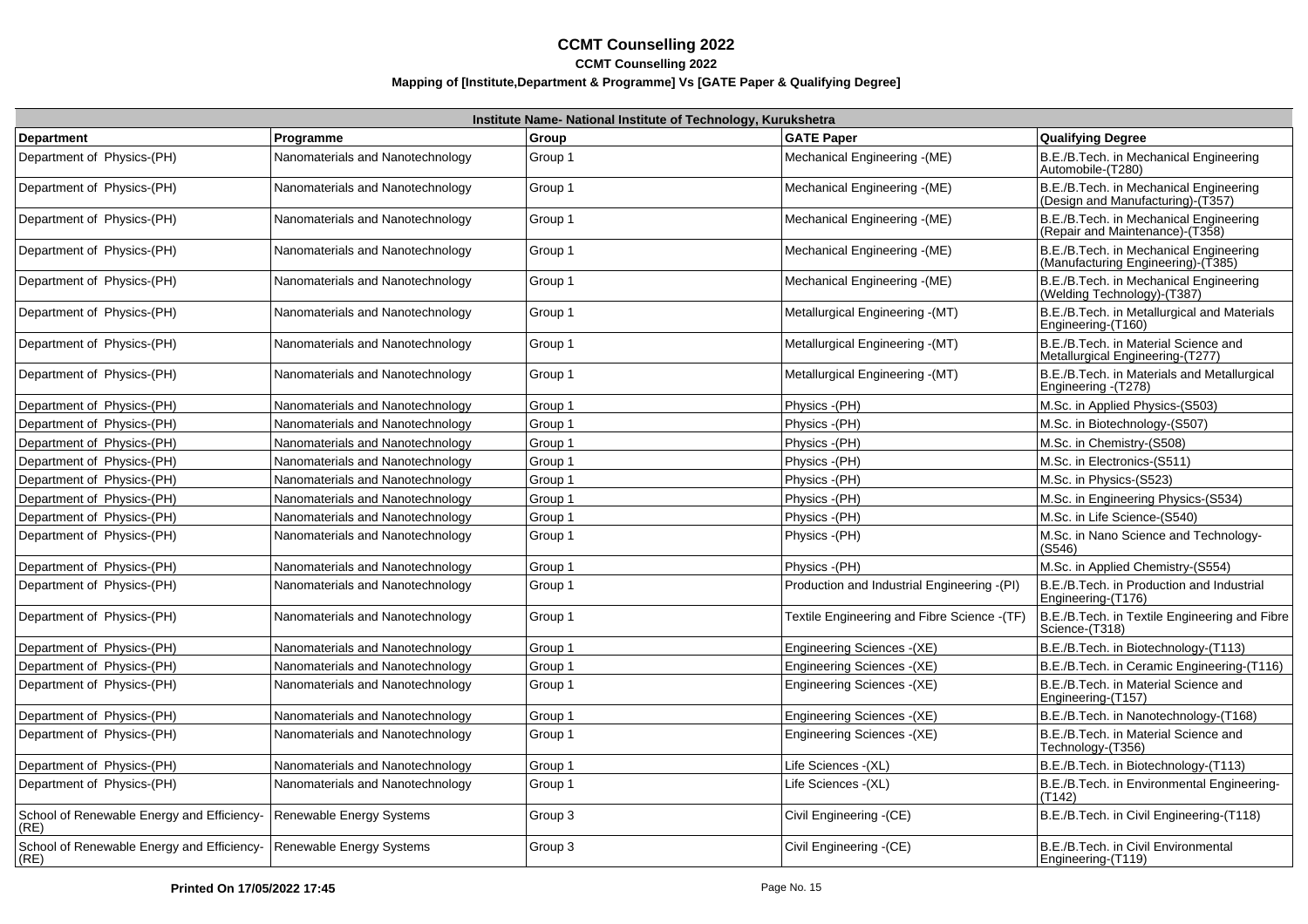| Institute Name- National Institute of Technology, Kurukshetra |                                 |         |                               |                                                                           |
|---------------------------------------------------------------|---------------------------------|---------|-------------------------------|---------------------------------------------------------------------------|
| <b>Department</b>                                             | Programme                       | Group   | <b>GATE Paper</b>             | <b>Qualifying Degree</b>                                                  |
| School of Renewable Energy and Efficiency-<br>(RE)            | <b>Renewable Energy Systems</b> | Group 3 | Civil Engineering - (CE)      | B.E./B.Tech. in Civil Engineering and<br>Planning-(T208)                  |
| School of Renewable Energy and Efficiency-<br>(RE)            | <b>Renewable Energy Systems</b> | Group 3 | Civil Engineering - (CE)      | B.E./B.Tech. in Civil Engineering (Public<br>Health Engineering)-(T337)   |
| School of Renewable Energy and Efficiency-<br>(RE)            | <b>Renewable Energy Systems</b> | Group 3 | Civil Engineering - (CE)      | B.E./B.Tech. in Civil and Water<br>Management-(T396)                      |
| School of Renewable Energy and Efficiency-<br>(RE)            | <b>Renewable Energy Systems</b> | Group 1 | Electrical Engineering - (EE) | B.E./B.Tech. in Control Engineering-(T127)                                |
| School of Renewable Energy and Efficiency-<br>(RE)            | <b>Renewable Energy Systems</b> | Group 1 | Electrical Engineering - (EE) | B.E./B.Tech. in Control and Electrical<br>Engineering-(T128)              |
| School of Renewable Energy and Efficiency-<br>(RE)            | Renewable Energy Systems        | Group 1 | Electrical Engineering - (EE) | B.E./B.Tech. in Electrical Engineering-(T131)                             |
| School of Renewable Energy and Efficiency-<br>(RE)            | Renewable Energy Systems        | Group 1 | Electrical Engineering -(EE)  | B.E./B.Tech. in Electrical Engineering<br>(Power)-(T132)                  |
| School of Renewable Energy and Efficiency-<br>(RE)            | Renewable Energy Systems        | Group 1 | Electrical Engineering -(EE)  | B.E./B.Tech. in Electrical Power<br>Engineering-(T133)                    |
| School of Renewable Energy and Efficiency-<br>(RE)            | Renewable Energy Systems        | Group 1 | Electrical Engineering -(EE)  | B.E./B.Tech. in Energy Engineering-(T139)                                 |
| School of Renewable Energy and Efficiency-<br>(RE)            | Renewable Energy Systems        | Group 1 | Electrical Engineering -(EE)  | B.E./B.Tech. in Renewable Energy-(T179)                                   |
| School of Renewable Energy and Efficiency-<br>(RE)            | Renewable Energy Systems        | Group 1 | Electrical Engineering -(EE)  | B.E./B.Tech. in Electrical Engineering and<br>Industrial Control - (T227) |
| School of Renewable Energy and Efficiency-<br>(RE)            | <b>Renewable Energy Systems</b> | Group 1 | Electrical Engineering - (EE) | B.E./B.Tech. in Electrical and Power<br>Engineering-(T229)                |
| School of Renewable Energy and Efficiency-<br>(RE)            | <b>Renewable Energy Systems</b> | Group 1 | Electrical Engineering -(EE)  | B.E./B.Tech. in Electronics and Electrical<br>Engineering-(T236)          |
| School of Renewable Energy and Efficiency-<br>(RE)            | <b>Renewable Energy Systems</b> | Group 1 | Electrical Engineering - (EE) | B.E./B.Tech. in Electronics and Power<br>Engineering-(T238)               |
| School of Renewable Energy and Efficiency-<br>(RE)            | <b>Renewable Energy Systems</b> | Group 1 | Electrical Engineering - (EE) | B.E./B.Tech. in Energy Science and<br>Engineering-(T244)                  |
| School of Renewable Energy and Efficiency-<br>(RE)            | <b>Renewable Energy Systems</b> | Group 1 | Electrical Engineering - (EE) | B.E./B.Tech. in Power Engineering-(T300)                                  |
| School of Renewable Energy and Efficiency-<br>(RE)            | <b>Renewable Energy Systems</b> | Group 1 | Electrical Engineering -(EE)  | B.E./B.Tech. in Electrical and Computer<br>Engineering-(T339)             |
| School of Renewable Energy and Efficiency-<br>(RE)            | Renewable Energy Systems        | Group 1 | Electrical Engineering - (EE) | B.E./B.Tech. in Electrical and Electronics<br>(Power System)-(T340)       |
| School of Renewable Energy and Efficiency-<br>(RE)            | Renewable Energy Systems        | Group 1 | Electrical Engineering -(EE)  | B.E./B.Tech. in Electrical and Mechanical<br>Engineering-(T341)           |
| School of Renewable Energy and Efficiency-<br>(RE)            | Renewable Energy Systems        | Group 1 | Electrical Engineering -(EE)  | B.E./B.Tech. in Electrical and Electronics-<br>(T393)                     |
| School of Renewable Energy and Efficiency-<br>(RE)            | Renewable Energy Systems        | Group 2 | Mechanical Engineering - (ME) | B.E./B.Tech. in Energy Engineering-(T139)                                 |
| School of Renewable Energy and Efficiency-<br>(RE)            | Renewable Energy Systems        | Group 2 | Mechanical Engineering - (ME) | B.E./B.Tech. in Industrial and Production<br>Engineering-(T145)           |
| School of Renewable Energy and Efficiency-<br>(RE)            | Renewable Energy Systems        | Group 2 | Mechanical Engineering - (ME) | B.E./B.Tech. in Industrial Engineering-(T146)                             |